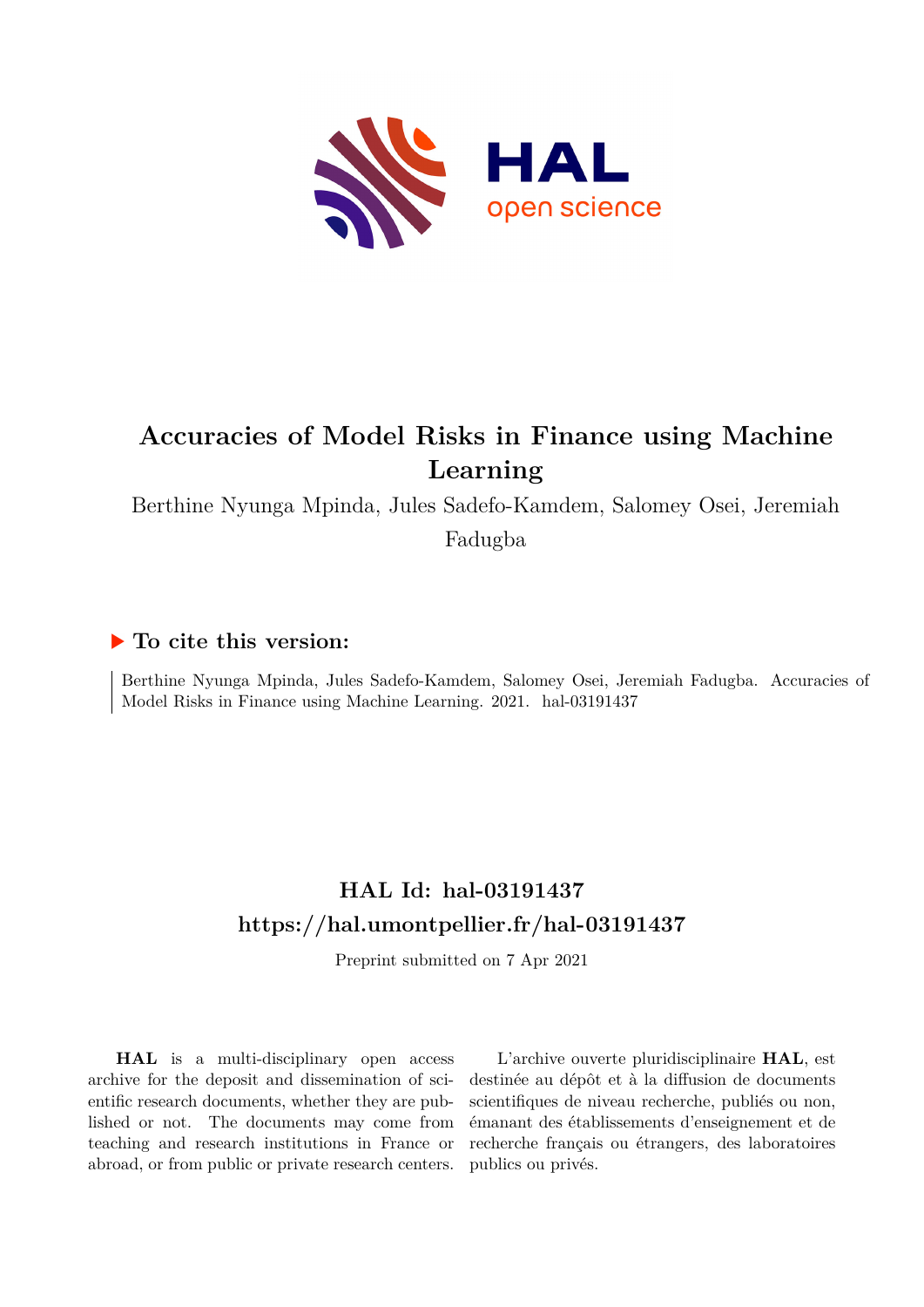# Accuracies of Model Risks in Finance using Machine

# Learning

Berthine Nyunga Mpinda

AIMS - AMMI (Ghana)

GK- 0647-1372 Accra, Ghana

<sup>∗</sup>bmpinda@aimsammi.org

Jules Sadefo Kamdem

MRE EA 7491 (Université de Montpellier),

Avenue Raymond Dugrand, 34970, Montpellier, France

Corresponding Author: jules.sadefo-kamdem@umontpellier.fr

Salomey Osei

Jeremiah Fadugba

AIMS-AMMI (Ghana)

GK- 0647-1372, Accra, Ghana

AIMS-AMMI (Ghana)

GK- 0647-1372 Accra, Ghana

sosei@aimsammi.org

jfadugba@aimsammi.org

# Abstract

There is increasing interest in using Artificial Intelligence (AI) and machine learning techniques to enhance risk management from credit risk to operational risk. Moreover, recent applications of machine learning models in risk management have proved efficient. That notwithstanding, while using machine learning techniques can have considerable benefits, they also can introduce risk of their own, when the models are wrong. Therefore, machine learning models must be tested and validated before they can be used. The aim of this work is to explore some

<sup>∗</sup>Use footnote for providing further information about author (webpage, alternative address)—*not* for acknowledging funding agencies.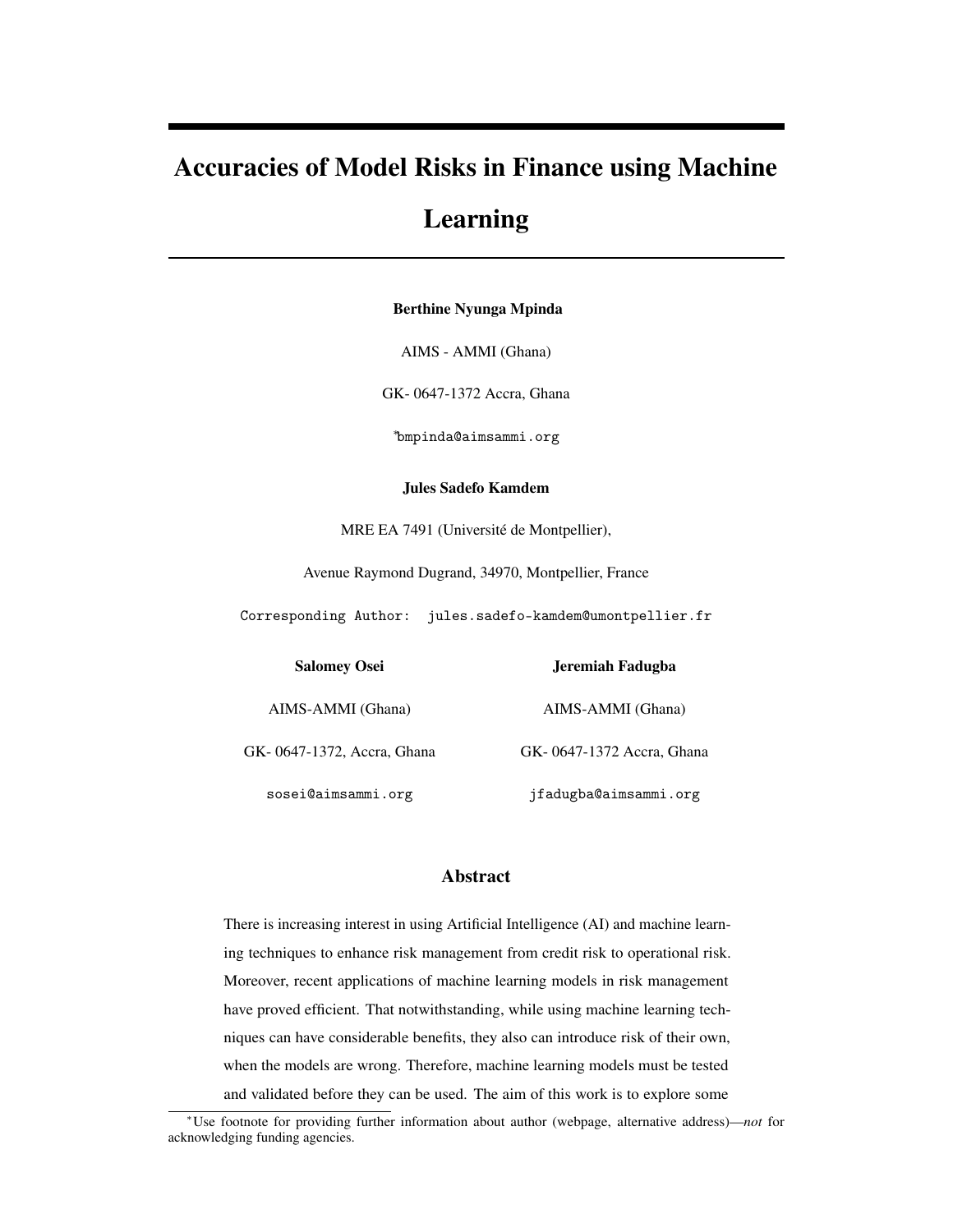existing machine learning models for operational risk, by comparing their accuracies. Because a model should add value and reduce risk, particular attention is paid on how to evaluate it's performance, robustness and limitations. After using the existing machine learning and deep learning methods for operational risk, particularly on risk of fraud, we compared accuracies of these models based on the following metrics: accuracy, F1-Score, AUROC curve and precision. We equally used quantitative validation such as Back-testing and Stress-testing for performance analysis of the model on historical data, and the sensibility of the model for extreme but plausible scenarios like the Covid-19 period. Our results show that, Logistic regression out performs all deep learning models considered for fraud detection.

Keywords: Machine Learning, Model Risk, Credit Card Fraud, Decisions Support, Stress-Testing.

## 1 Introduction

The financial system plays a key role in the economy by stimulating economic growth. It includes three main components such as financial markets, financial institutions, and financial regulators, where each plays a particular role in the economy. Financial markets give the possibility for the flow of funds in order to invest in companies, governments as well as individuals. In the financial market place, financial institutions plays a crucial role, which is to serve as intermediates and determiners of the flow of funds, while financial regulators are responsibly monitoring and regulating the participants in the financial system [13].

Furthermore, financial instruments or securities (stocks, bonds, etc) are traded everyday, and it falls to the regulators to oversee these transactions between buyers and sellers, as well as determine the prices of the assets traded. This provides liquidity and opportunity for investors to sell a financial instruments at a fair value at any time in the market [13]. These transactions in the marketplace expose financial institutions to different types of risk and consequently, in need of various techniques for risk management and hedging.

Over the last 30 years financial risks has increased deeply and has led to the exponential growth of instruments designed to manage them [33]. Defined as a volatility of unexpected outcomes, risk can represent the value of assets, equity or earning [33]. Sometimes, risk may be seen as an uncertainty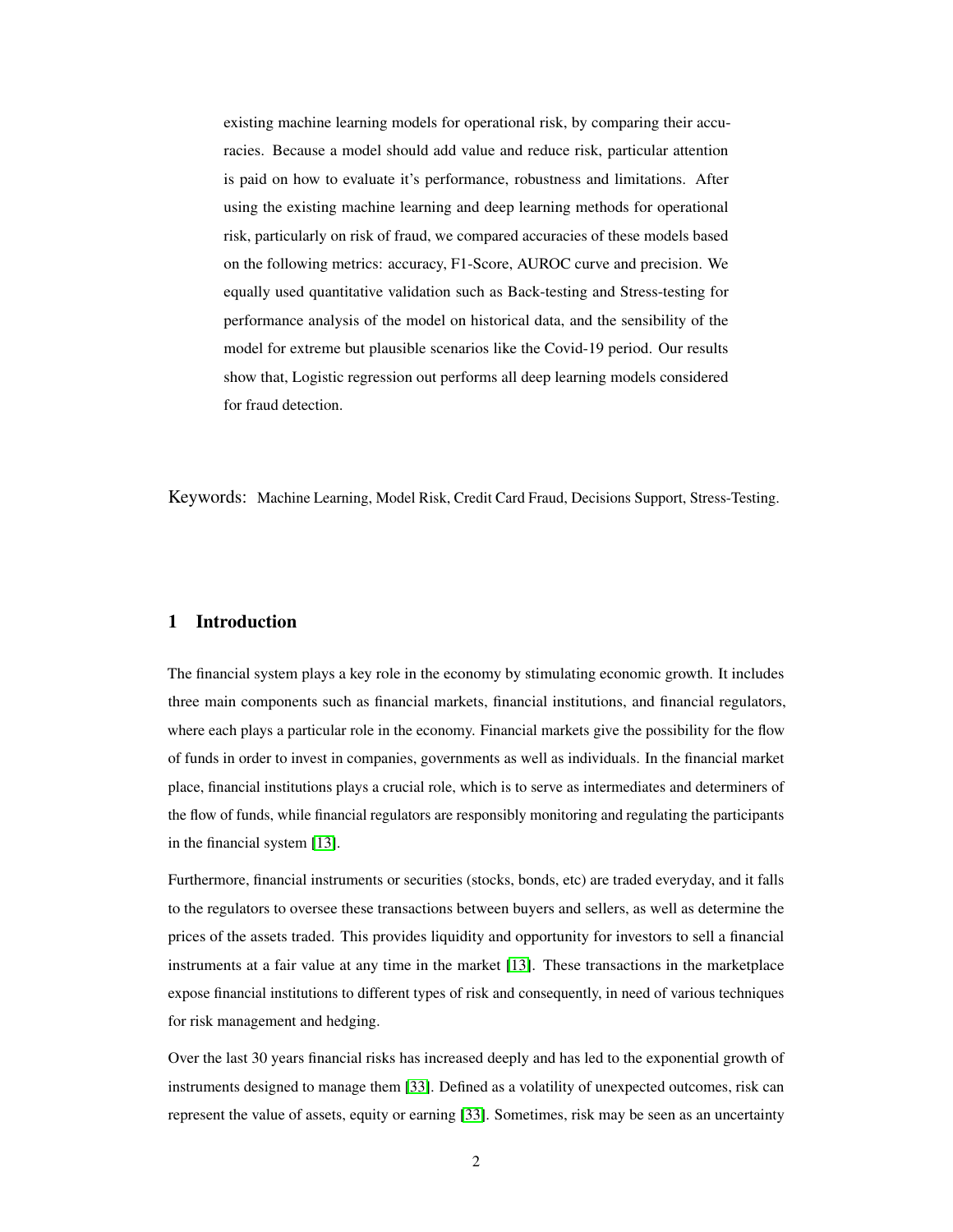that can affect institutions. Financial institutions or firms are exposed to diverse types of risks which can be business or non-business risk. However, as part of non-business risk, financial risks are related to losses due to financial market activities such as interest rate, foreign exchange rate, insolvency and/or credit default. Knowing the impact of financial risks on an institution, the primary function of the institution becomes the careful management of such risks. This means they must measure financial risks [33] in order to monitor and manage them. In addition, financial institutions must plan for the consequences of unfavorable outcomes and be prepared for unavoidable uncertainty.

Following the global financial crisis between 2007 and early 2009, financial institutions have been facing different risks everyday [27]. These risks come from many sources such as financial uncertainty, legal liabilities, management errors, accidents and natural disasters, IT security, data quality or models misused. Nowadays, risk management is a high-profile and growing disciple for banks. The biggest concern of a risk manager is the capacity to figure out, quantify, report and reduce risks in order to limit possible losses. Efficient risk management is the key to a bank's performance. Given the role played by banks in the financial system as well, risks are subjects to regulatory attention [20]. There are four major types of financial risk faced by banks. These are; Credit risks, Market risks, Liquidity risks and Operational risks. According to the Basel Committee on Banking Supervision (BCBS), Operational risk is defined as a loss caused by an inappropriate or failed internal process. It can equally be caused by people, systems or from external events. Usually, operational risks are depending on human factors such as mistakes due to some actions. Operational risk can lead to credit risk or market risk [33] and they include fraud risk, cybersecurity risk, legal risk, technology risk, model risk, information and resilience risk, etc. Banks are dynamically engaged in risk management for monitoring, managing, and measuring them. Also, they are required by regulators to hold appropriate capital against these risks and that they are suitably indemnified for risks incurred. Among all the risks, credit risk requires the most capital [20].

From a quantitative point of view, model risk is an important notion that is universal in any quantification of risk and is a serious problem for financial institutions. In finance, models are widely used, any deficiencies in such models lead firms or financial institutions to price incorrectly assets, mishedge risks or enter into an disadvantage trades. The utilization of models invariably presents model risk, which is a possible loss an institution may undertake, as a consequence of decisions that could be based on the output of a model, due to errors in the development, implementation or misuse of models<sup>2</sup>. Because models are simplifications of reality, and real-world relationships among events, model risk can lead to serious financial losses and poor business decisions. For example, in November 2004, China Aviation Oil lost USD 550 million because of using an insufficient modeling

 $2$ www.deloitte.com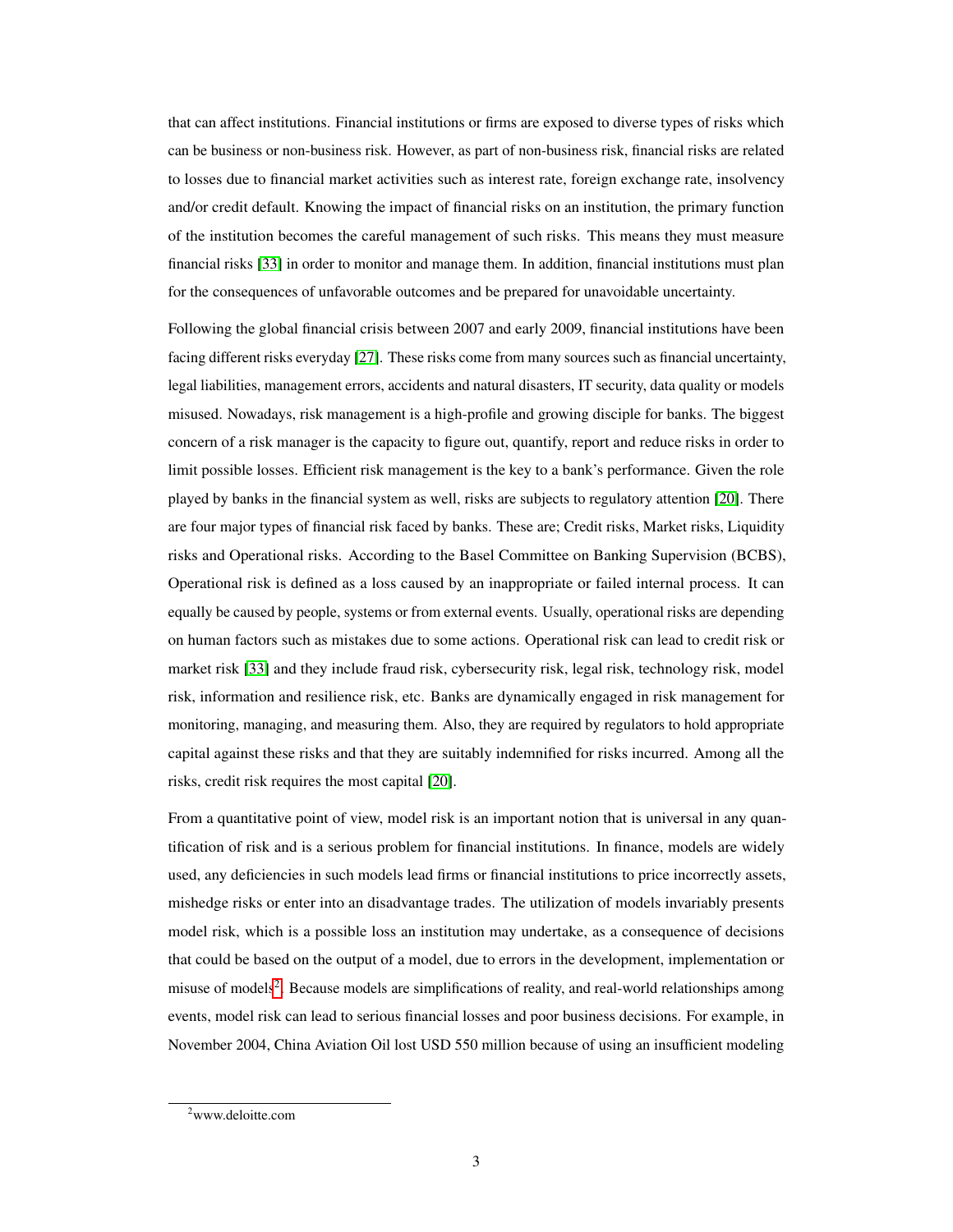methods for derivatives [18]. In 2012, J.P. Morgan–The London Whale lost about USD 6 billion and was penalized with USD 1 billion due to the error of change of the Value at Risk (VaR) metric  $3$ .

Traditional statistical models have been used for risk models such as linear regression techniques and Elastic Net for credit risk. Moving average model, Autoregressive Integrated Moving Average (ARIMA) models, Exponent Smoothing (ES) and Generalized Autoregressive Conditional Heteroskedasticity (GARCH) models have been used for stock market predictions [3]. However, owing to incompleteness in traditional statistics methods, there is now an increased interest of using Artificial Intelligence (AI) and machine learning techniques to enhance risk management [24]. For example, there are some difficulties encountered when computing VaR on financial portfolios as explained by Acerbi [3]. Additionally, VaR is not able to estimate correctly the probabilities of future market events [21]. Without forgetting the short-term prediction of the ARIMA model in the stock market compared to the Artificial Neural Networks (ANNs) models [4]. Because of the advanced technology associated with big data, the availability of data and also the computing power, banks are innovating their business models with emerging new technologies [28]. The advance of data and machine learning has open on to a Fintech industry, wrapping digital innovation and technology-based business model innovations in the financial research development.

Recent applications of machine learning techniques in various fields show its efficiency. Also, from Lynn et al. [24] researchers have shown that machine learning can be applied in financial particularly in risk management. Classical statistics models explicitly trace uncertainty by considering and specifying the probabilitic model for the data, while machine learning models refrain from modelling the data generation process and rather learn from the data. Statistical models begin by assuming an additive assumption, which is a dominant way that predictors affect the outcome, and require timeconsuming, data reduction steps when the number of candidate predictors is very large. Additionally, they require interactions of terms to be pre-specified, a lower sample size and they depend on analyst selection of input features contrary to machine learning models.

Drawing the line between machine learning models and classical statistics models, machine learning include models that highlight non-linearity, interactions and data-driven structure [12]. Also, machine learning techniques emphasize feature selection algorithms, discovery of terms interactions and creation of features from raw data. In December 2018, the Global Association of Risk Professionals (GARP) and analytic leader SAS conducted a survey (GARP/SAS suvey) about how AI technologies are used by financial institutions. Four out of five responded positively by saying that AI technology has been used in their institutions for forecasting (54%), optimization (51%) followed by machine learning (34%), robotic process automation (29%), Natural Language Processing (NLP) and Computer

<sup>&</sup>lt;sup>3</sup>www.deloitte.com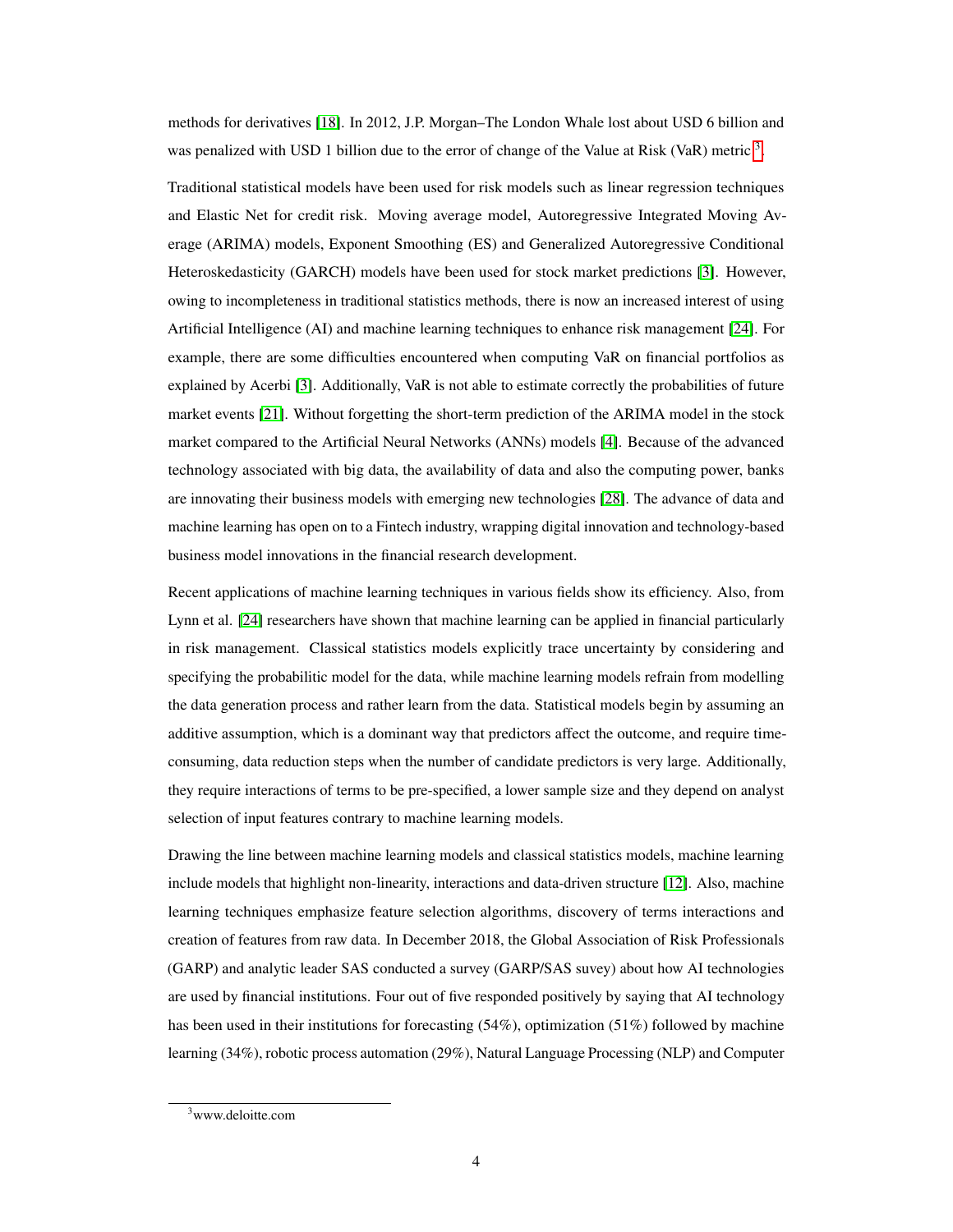Vision (23 % each), and virtual agents (22%). Over the next three years, they are planing to use machine learning and NLP up to 80% and 66% respectively [1].

The use of machine learning techniques to model risk by financial institutions can lead to both financial and non-financial risks. They are heavily regulated through the lifecycle model by regulatory guidance. Financial risk leads companies to loose money and it can be for credit, market, liquidity, capital management, investment, etc. And the non-financial risks can lead to compliance, legal and reputation. Machine learning techniques have considerable benefits and also can lead to many risks when the models used are wrong. According to George Box, all the models are wrong, and when they are wrong, they create harm and damages to the institution or to the customer. For example, when a hedging model is mis-hedging, it can create market risk. Also, for financial crimes or fraud detection, when the models are wrong, they can create compliance risk. A model should not only add values to the company, but it must also reduce risk even in long term period. That is why model risk management focuses on model validation, performance and improvement. Particular attention in this work is given to the notions around how to evaluate the performance, robustness and limitations of machine learning models to control risks, on how the model will fail and when it fails, what will be the damage generated. To do so, we used the quantitative validation test such as Back-testing for performance analysis of the model on historical data and Stress-testing for the sensibility of the model under a variety of conditions such as a Covid-19 crisis period.

In this work, after using the existing machine learning and deep learning methods for Credit Card Fraud detection, we tested the performance of models using historical data and the model failure using simulated data. Since it is important to have acceptance metric to compare the accuracies of the models, the following metrics have been used accuracy, F1-Score, precision and AUROC curve. Accuracies of the decision tree model, Multilayer Perceptron (MLP) and Convolutional Neural Networks (CNN) models for credit card fraud detection have been compared to the logistic regression accuracy, considered as the benchmark model. As we know that the Covid-19 crisis has left a deep mark on stock markets, the model robustness, adverse test to identify model risk have been done using simulated data.

# 2 Literature Review

The universal definition provided by regulators states that, a model is a quantitative method or approach that applies techniques and assumptions to process input data into quantitative estimates for decision making <sup>4</sup>. The techniques and assumptions can be statistical, financial, mathematical, economic or machine learning algorithm. The main model components are the inputs, which are

<sup>4</sup>www.deloitte.com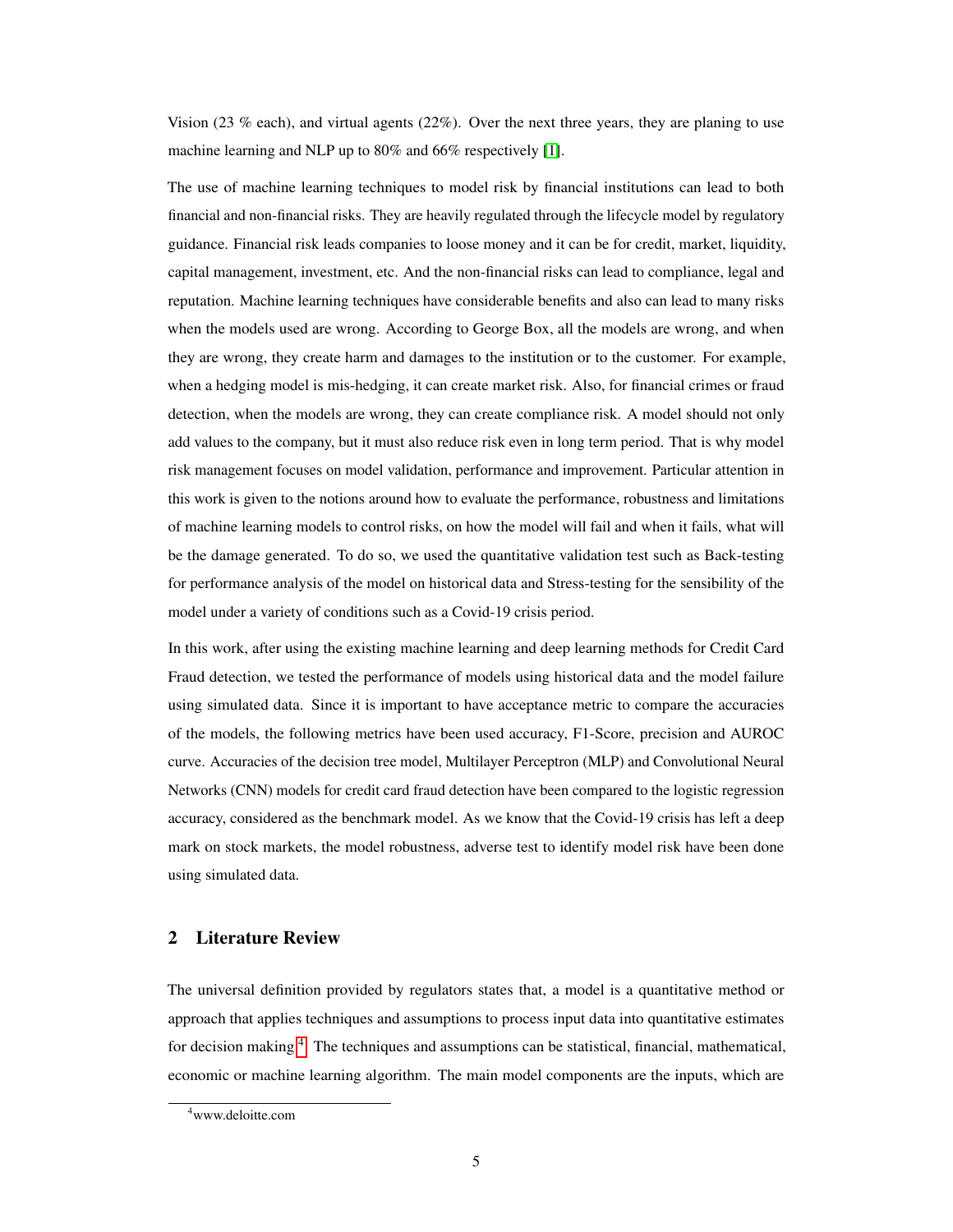data, assumptions and scenarios, and the outputs, which can be forecasts, estimates or management decision support. Model risk essentially occurs for two main reasons: the first being that a model may have been built as it was intended, but could have fundamental errors and produce inaccurate outputs when compared to its design objective and intended use. Also, it may be used incorrectly or inappropriately, its limitations or assumptions may not be fully understood. Banks are heavily dependent on models to help them to make the best decision when it is about to quantify financial risk, to price financial instruments or derivatives. That is why the quality of the model matters. Model risk management should add value and reduce risk as well to drive better decision-making and business results.

Traditionally, classical statistics models such as risk rating models, Credit Valuation Adjustment (CVA) have been used for credit risk. But their limitations is that they should be used when they are accurate, not when they underestimate or overestimate risks. Most used methods by financial institutions for credit risk are the probability of default (PD), loss given default (LGD) and exposure at default (EAD) to compute the expected loss exposed to when a borrower backs out on a loan [28]. The Expected Loss (EL) is given by  $EL = P D \times LGD \times EAD$ . Also, classical statistics models such as linear regression and its extensions such as Lasso representation and Elastic Net penalty, logistic regression and multi-modal regression models [28] [24] have been used for credit risk. Value at Risk (VaR), Expected Shortfall (ES), which compute the maximum loss over a target horizon and the expected loss respectively, and Asset-Liability risk measures have been used to evaluate market or liquidity risk [3]. According to the Basel Committee on banking supervision, two others traditional methods have been introduced as principles and guideline for measuring, and managing bank liquidity risk: Liquidity Coverage Ratio (LCR) and Net Stable Funding Ratio (NSFR) [32] [36]. The problem of these methods is that they could not do the correct estimation of keys parameters involved in the calculation of these ratios [32], it is not implemented in practice in a banking system. Also, they are not able to identify and analyze the incidence of stress scenarios.

Another approach based on the inflow-outflow concept and an option-pricing approach have been introduced by [36] to evaluating banks' liquidity. Multiple regression models, probabilistic models, balance sheet ratio and calculation of the funding gap are also other measurements for Liquidity risk [15] [32][36]. Thus, the models such as Loss Distribution Approach (LDA) and integration models have been used to measure operational risk.

Machine learning models have attracted an important interest for different applications to financial institutions and its applications have received much attention from investors and remove to researchers. The main motivation of using machine learning models in financial sector is their ability to learn and improve productivity. Also, they are able to use high-dimensional data to make results more accurate and help to reduce risk and cost [20]. Machine learning is largely seen in financial markets as having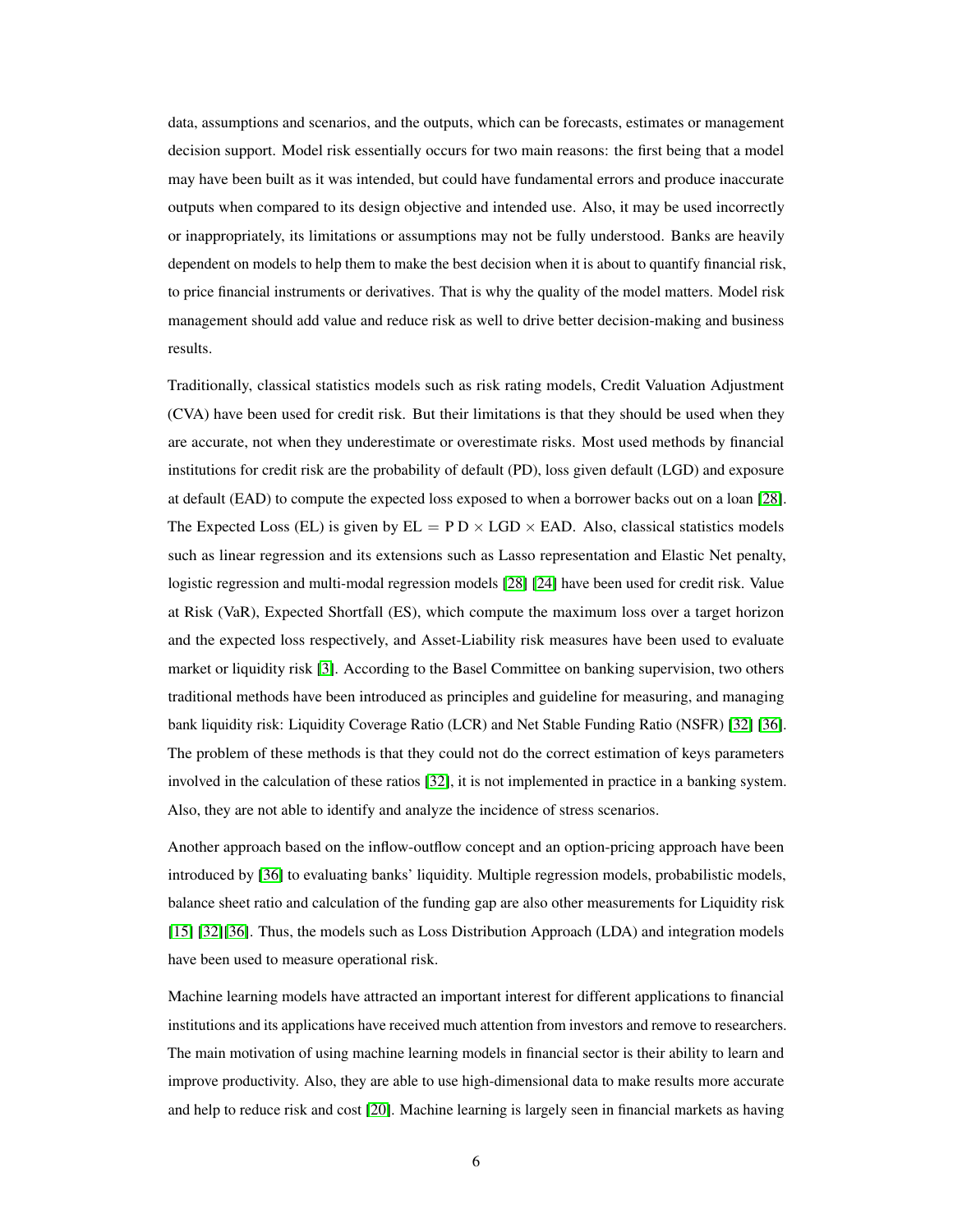the potential to implement the analytical capability that financial institutions wish. Machine learning techniques, in particular deep learning models have the ability to capture non-linear relationships in the data and also the ability to learn and adapt [20]. They have proven exceptionally successful results in different applications. There is a strong believe that machine learning will be a vital element of future strategies for operational and financial risk management [24]. Additionally, Lynn et al[24] affirms that machine learning is able to impact every aspect of financial institutions, their business model such us risk management, hedging, fraud detection and cybersecurity risk. According to the GARP/SAS survey, many institutions are planning to use machine learning up to 80% over the next three years [1].

Machine learning models are more accurate than traditional models and have a remarkable role in the credit risk modeling [28]. The most commonly used machine learning models in credit risk include Logistic Regression, k-Nearest Neighbor (KNN), Naive Bayes, Support Vector Machine (SVM), Decision Tree, Random Forest, Linear Discriminant Analysis (LDA), Boosting, Extreme Gradient Boost (XGBoost), Deep Multi-Layer Perceptron (DMLP), Artificial Neural Networks (ANNs) and Convolutional Neural Networks (CNNs) [28] [20]. Since credit risk is about building binary classification models which means predict loan default probability, Martey et al. [28] focused on credit risk scoring where they examined the impact of Random Forest, Gradient Boosting and deep learning models for an enterprise to default. By using different approaches such as random forest model, gradient boosting and four deep learning models they mentioned that the gradient boosting model was able to provide stable results in deciding whether to provide loan or not.

Some research has been done using machine learning techniques for liquidity risk and other types of risk. From the literature review by Leo [20] for machine learning algorithms in banking risk management, a number of liquidity risk problems can be solved by using machine learning. Tavana [32] used Artificial Neural Networks (ANNs) and the Bayesian Network (BN) models for liquidity risk. The goal was to measure and predict liquidity risk, and also analyze the importance and occurrence of the risk indicators. Hu et al. [16] provided an overview of supervised machine learning techniques such as Random forest, Boosting and Neural Networks in credit risk.

From the literature review by Leo [20], models such as Gaussian Mixture Model, cluster methods and ANNs for volatility estimation have been used with the ability to extract the essential features from the past data in order to be used for predicting future values. Alkhatib [6] used the k-Nearest Neighbors (KNN) algorithm to predict stock price from the Jordanian stock exchange. Adebiyi et al. [8] developed the ARIMA model for stock price prediction using New York Stock Exchange (NYSE) and Nigeria Stock Exchange (NSE) data. They proved the short-term prediction of ARIMA model using stock market. A systematic review has been done by Sezer et al.[30] showing the different deep learning models used for financial time series prediction. From this review, they proved the most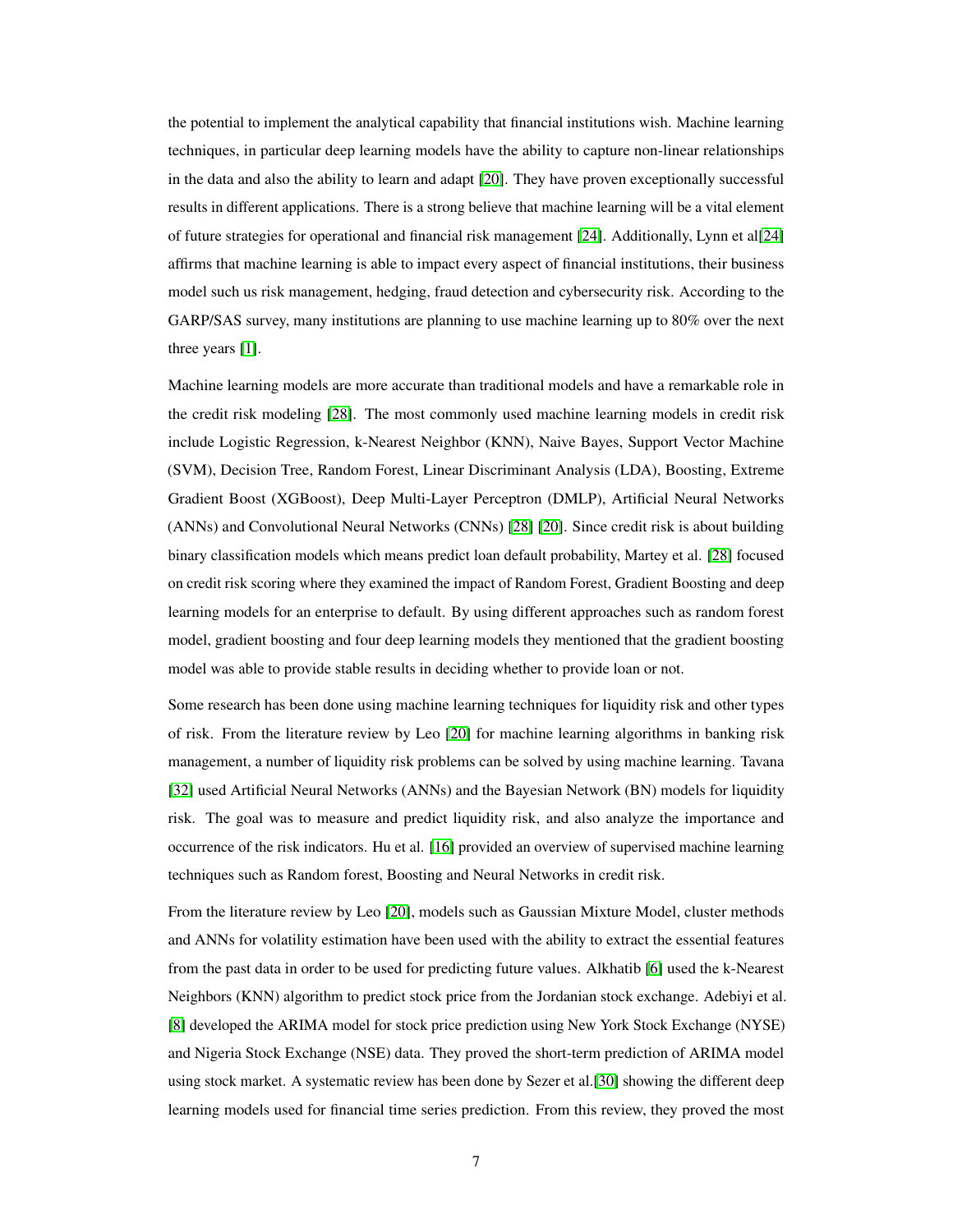used methods include: Deep Multi-layer Perceptron (DMLP), Recurrent Neural Network (RNN), Long Short Term Memory (LSTM), Gated Recurrent Unit (GRU), Convolutional Neural Network (CNN), Restricted Boltzmann Machines (RBMs), Deep Belief Networks (DBNs), Auto-encoders (AEs), Deep Reinforcement Learning (DRL) for stock price, index, commodity price, volatility, forex exchange and trend. According to Sezer analysis, RNN with its variants LSTM and GRU rest the most preferred by researchers [30]. Shashi et al. [31] compared the performance of LSTM to GRU for market forecasting using Nepal stock. They proved that the improvement can be done by incorporating the financial news sentiments with the stock features as the input.

As part of operational risk management, fraud detection has been a challenge and a big concern for many financial institutions; billions of dollars are lost yearly because of this undetected fraud. According to Dixon [14] fraud detection is one of the earliest successful application of machine learning. It is important for financial institutions to be able to identify fraudulent credit card transactions so that customers are not charged for items that they did not purchase. The credit card fraud detection can be considered as pivotal asset for guaranteeing customer trust and saving money by fending off fraudulent loss [12]. In 2012 Zareapoor et al. [35] presented a survey of nine machine learning techniques used in credit card fraud detection such as Artificial Neural Networks (ANNs), fuzzy system, decision trees, Support Vector Machines (SVM), Artificial Immune System (AIS), genetic algorithms, K-Nearest Neighbor (KNN) algorithms, Hidden Markov Model (HMM) and Genetic Algorithm (GA). From the comparison analysis based on some criteria such as accuracy, speed and cost, they concluded that all the models were performing well. The review of Albashrawi [5] on financial fraud detection from 2004 to 2015 shown the logistic regression model as the most useful in detecting financial fraud with 13% followed by neural network and decision tree. Lucas [22] proposed a multi-perspective Hidden Markov models (HMM) based on automated features engineer-all using the transactions issued by Belgian credit cards between March and May 2015 in order to incorporate a broad spectrum of sequential information in the transactions feature sets. Breeden review [12], highlighted different approaches that have been utilized in order to apprehend the sequential properties of credit card transactions, and to use sequential modeling methods such as recurrent neural networks (LSTM) and Hidden Markov Models (HMM).

# 3 Machine Learning techniques

Machine learning is a core technique of Artificial Intelligence (AI) with the ability to learn without being explicitly programmed. As predictive models, they can learn from training datasets to make predictions. These predictive models can be built for regression or classification problems. Depending on the type of data used to build a model, several classes of algorithms exist: supervised learning, unsupervised learning, semi-supervised learning and reinforcement learning.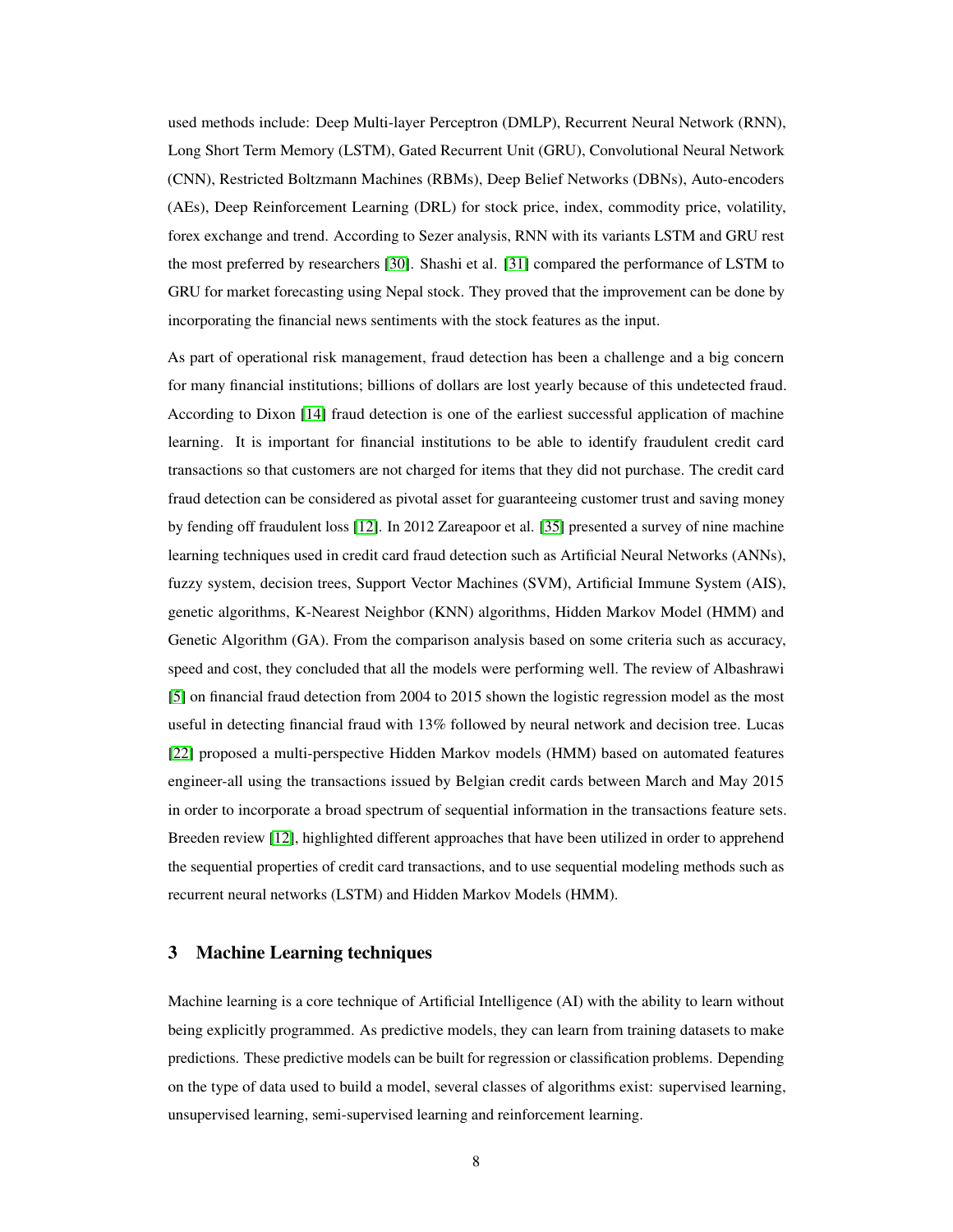| Authors                           | Year    | Type of Risk                                                                   | Methods used                                                                              | Datasets                                                           | Outcome                                                                                                                                                        |
|-----------------------------------|---------|--------------------------------------------------------------------------------|-------------------------------------------------------------------------------------------|--------------------------------------------------------------------|----------------------------------------------------------------------------------------------------------------------------------------------------------------|
| Tavana et al<br>$[32]$            | 2018    | Liquidity<br><b>Risk</b>                                                       | ANNs and BN                                                                               | Standard bank<br>balance sheet                                     | Distinguish<br>most critical<br>risk factors.                                                                                                                  |
| Wei XIONG<br>$[34]$               | 2018    | <b>Market Risk</b>                                                             | <b>SVM</b>                                                                                | Simulated<br>dataset                                               | Develops<br>Machine<br>a<br>Learning<br>model<br>to<br>classify mar-<br>ket risk VaR<br>exceptions<br>into "market<br>move"<br>and<br>"VaR<br>model<br>issue". |
| Yan Liu [21]                      | 2005    | <b>Market Risk</b>                                                             | ANN <sub>s</sub> combi-<br>nation model                                                   | S&P 500 and<br>Ford                                                | VaR forecast<br>combinations<br>using Artifi-<br>Neural<br>cial<br><b>Networks</b><br>(ANNs).                                                                  |
| Joseph L. and<br>Breeden $[12]$   | 2020    | <b>Credit Risk</b>                                                             | Statistical<br>and Machine<br>Learning<br>models                                          |                                                                    | Highlighted<br>crucial<br>the<br>ML methods<br>used<br>and<br>developed in<br>credit risk.                                                                     |
| Leo Martin et<br>al. [20]         | 2019    | Credit risk,<br>Market Risk,<br>Liquidity<br><b>Risk</b><br>and<br>Operational | Statistical<br>and Machine<br>Learning<br>models                                          |                                                                    | the<br>Shown<br>applications<br>of ML in the<br>management<br>of<br>banking<br>risks.                                                                          |
| Yves<br>Lucas<br>$[23]$           | 2020    | Fraud Detec-<br>tion                                                           | Hidden<br>Markov<br>models with<br>integration<br>of contextual<br>knowledge              | Belgian Credit<br>Cards                                            | Proposed how<br>generate<br>to<br>history-based<br>features<br>hid-<br>using<br>den Markov<br>models.                                                          |
| Mousa<br>Al-<br>bashrawi<br>$[5]$ | 2016    | Fraud Detec-<br>tion                                                           | Logistic Re-<br>gression (LR),<br>Decision Tree<br>(DT), SVM,<br>ANN and BN               |                                                                    | Review<br>οf<br>different data<br>mining meth-<br>ods to detect<br>financial<br>fraud.                                                                         |
| Jacobs<br>and<br>Michael [17]     | 2018    | Credit risk                                                                    | Stress-testing<br>other<br>$Mul-$<br>tivariate<br>Adaptive<br>Regression<br>Splines model |                                                                    | Examined<br>critical<br>a<br>input<br>into<br>stress-testing<br>process.                                                                                       |
|                                   | Present | Fraud detec-<br>tion                                                           | LR, DT, MLP,<br>CNNS, Back-<br>testing<br>and<br>Stress-testing                           | Credit<br>Card<br>Fraud<br>de-<br>tection<br>and<br>simulated data | Compare<br>ac-<br>curacies and<br>performance.                                                                                                                 |

Table 1: Summary of existing and present studies about different types of risk using machine learning techniques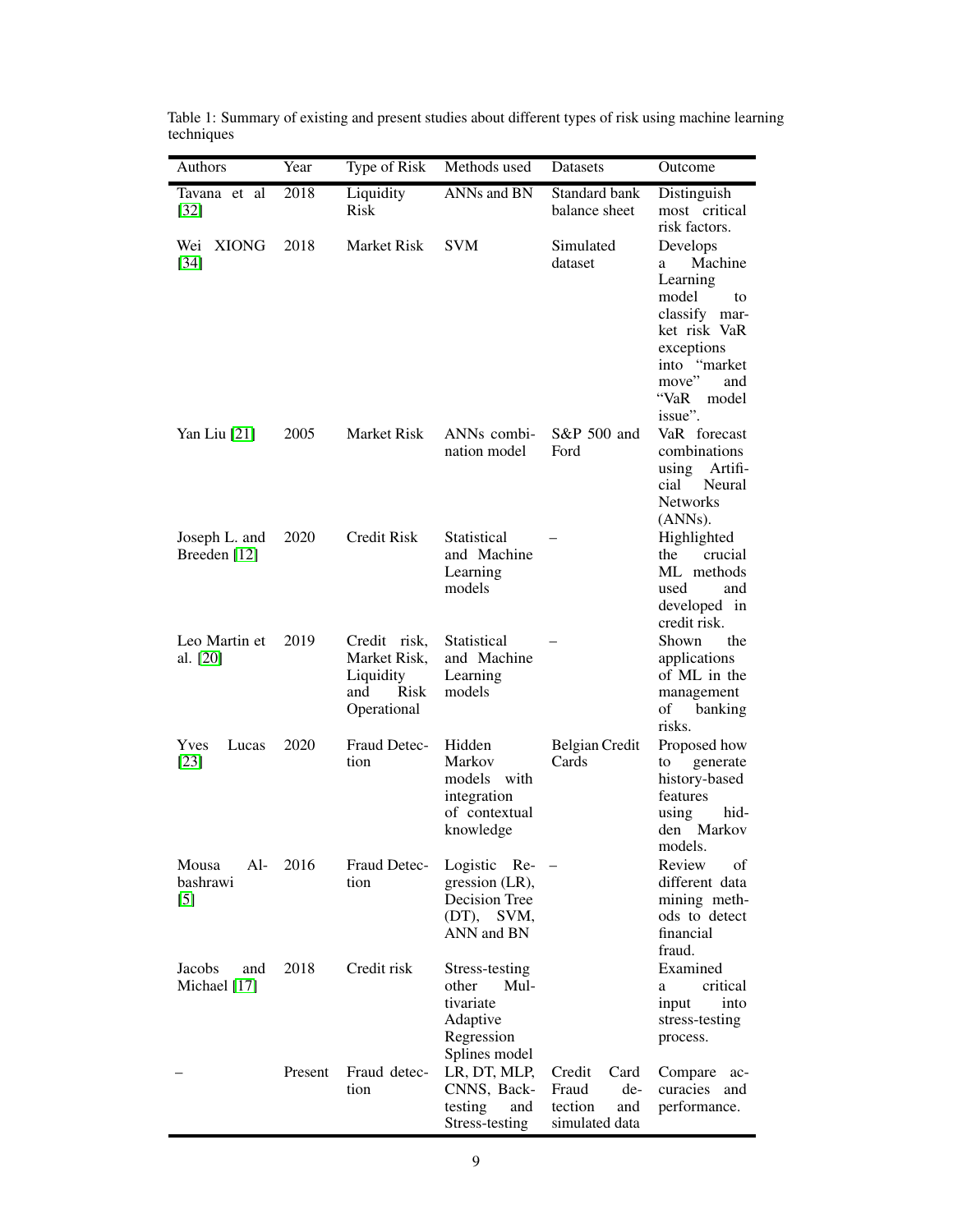Given labeled data  $(x_i, y_i)$  such that  $x_i \in X$  and  $y_i \in Y$  for  $i = 1, ..., n, n \in \mathbb{N}$ , the objective of supervised learning model is to learn the correlation between the features  $X$  and the target variable Y. The models in unsupervised learning are built with data points which are unlabeled, i.e  $(x_i)$ . Semi-supervised learning lies between supervised and unsupervised learning. Reinforcement learning consists in taking action based on each data point and then computing how good the decision is. In this work, we use supervised machine learning techniques such as logistic regression, decision trees and artificial neural networks to build more accurate and robust risk models by picking out complex, nonlinear patterns into large datasets for decision making.

#### 3.1 Logistic Regression

The logistic model also called the logit model is used for modeling a binary dependent variable  $y \in \{0,1\}$  or  $\{-1,1\}$ . Given the training data points  $D = \{(x_i, y_i)\}_{i=1}^n$ , a binary classification models use an S-shaped curve called sigmoid function <sup>5</sup> represented as:  $\frac{1}{1+e^{-x}}$  for predicting binomial outcomes of the dependent variable. The hypothesis for the logistic regression is given by

$$
h_{\theta}(X) = \frac{1}{1 + e^{-\theta^T X}}
$$

where  $\theta^T$  is the transpose's vector of  $\theta$  and X the input matrix. The results of this model fall between the range of  $[0, 1]$ .

#### 3.2 Decision Trees

As part of the most popular approaches for classifiers [29] and a specific type of probability tree, it represents a recursive partition of instance space. It is a directed tree with a root that has no incoming edges while the rest of the roots have a single incoming edge. A root which has outgoing edge is a test node while the remaining are called decision nodes. The internal nodes splits the instance space into sub-spaces using a discrete function of the input attribute values. Nodes are grown by adding incrementally based on the choices made and according to the problem. Decision trees classify data by posing series of questions about the associated features and an excellent way to deal with complex decisions. The questions form a hierarchy since each question is contained in a node and an internal node points to a single child node for a possible answer. Common measures for evaluation of decision trees are the entropy and the Gini index [19]. A decision tree is easy to interpret and understand but when used for categorical variables that have multiple levels, they accumulate more information gain and calculations become complex <sup>6</sup>.

<sup>5</sup> https://www.kdnuggets.com/2018/02/logistic-regression-concise-technical-overview.html 6 https://www.statisticshowto.com/decision-tree-definition-and-examples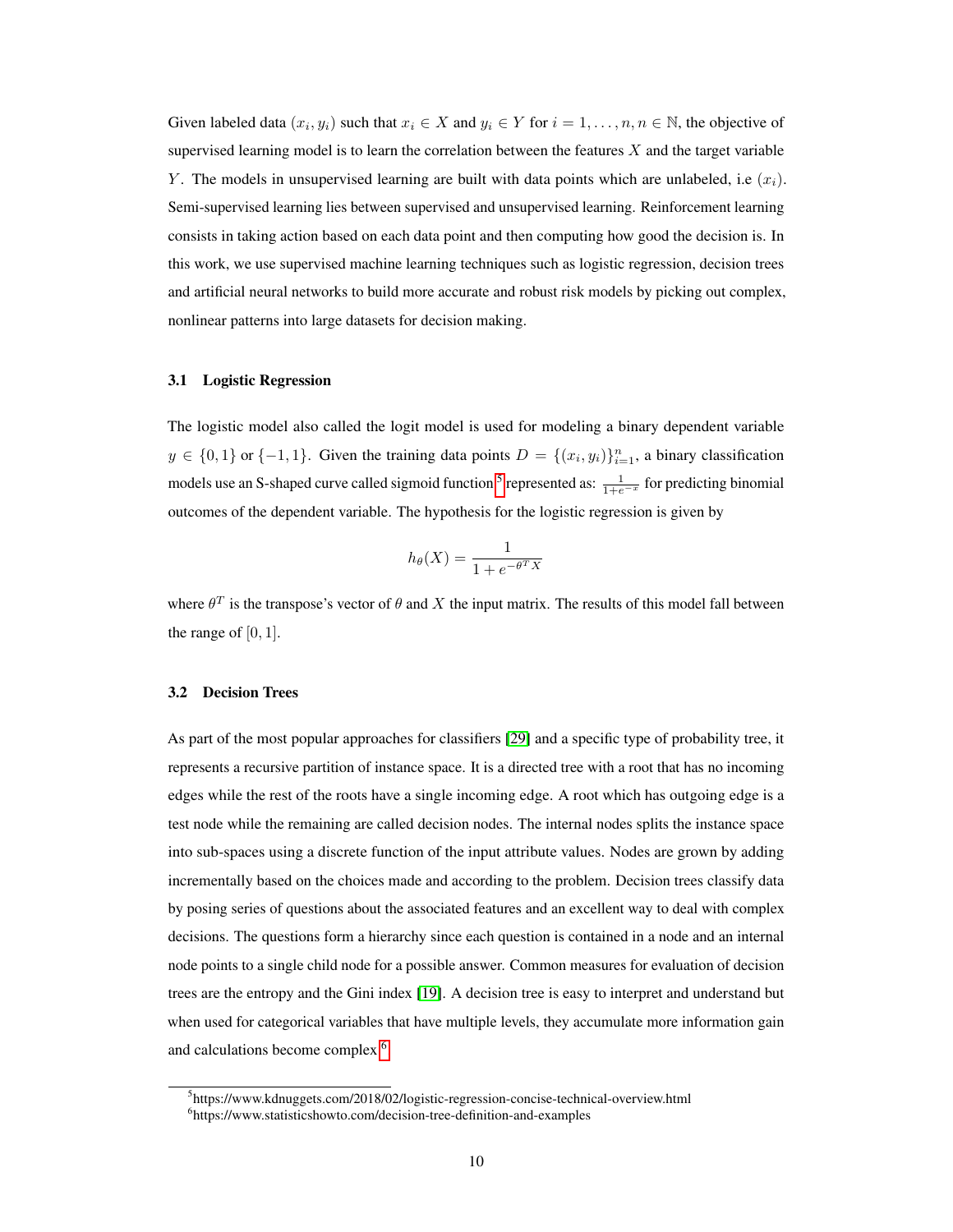# 4 Artificial Neural Networks

Artificial Neural Networks (ANN) are stimulated by biological neural in the sense that the artificial neuron is similar to the biological neuron both in structure and function [16] [37]. The artificial neuron obtains several inputs,  $x_i$  from many other neurons and process them to get an output  $y_k$ generally a 'real value'. But more specifically, in classification problems, it sends a binary output, 0 or 1. The function  $f(z_k)$  that computes the outcome of the input vector (n-dimensional)  $x_j$ ,  $j = 1, \ldots, n$ is a linear combination of the product of inputs  $x_j$  and the weights  $(w_{jk})$  plus the bias term  $b_k$ . The index  $k$  refers to the particular neuron that we are dealing with, while the  $j$  refers to the input that the weight refers to. Mathematically,  $z_k$  is given by

$$
z_k = \sum_{j=1}^n w_{jk} x_j + b_k
$$

Then, the output  $y_k$  is obtained by

$$
y_k = f(z_k)
$$

where  $f(.)$  is a non-linear function called activation function.

#### 4.1 Multi-layer Perceptron (MLP)

A multi-layer perceptron (MLP) is a class of feed-forward Artificial Neural Networks (ANNs) built of layers that are organized together in such a way that every layer is composed of nodes that are connected to the nodes of the following layer. If the MLP is fully connected, each node in the previous layer is connected to each node in the next layer. Constituted of at least 3 different layers: input, hidden and output layers, its inputs are weighted and summed before to be distributed through the network and produce an output. MLP optimize its weights through back-propagation process and learning technique such as gradient descent in order to choose the weights that minimize the the cost function. However, non-linear activation function are used between hidden layer and output to scale the sum to a particular acceptable interval of real values (e.g  $[0, 1]$ ) that can be an input for the next layer or the output at the last layer. In a binary classification problem, Sigmoid activation function is used at the last layer.

#### 4.2 Convolutional Neural Networks (CNN)

A convolutional Neural Networks (CNN) are out of the successful artificial neural networks used for images particularly for image classification [16]. What makes CNN useful for image analysis is the pattern detection. CNN organizes neurons in a 3-dimensional manner, width, height, and depth.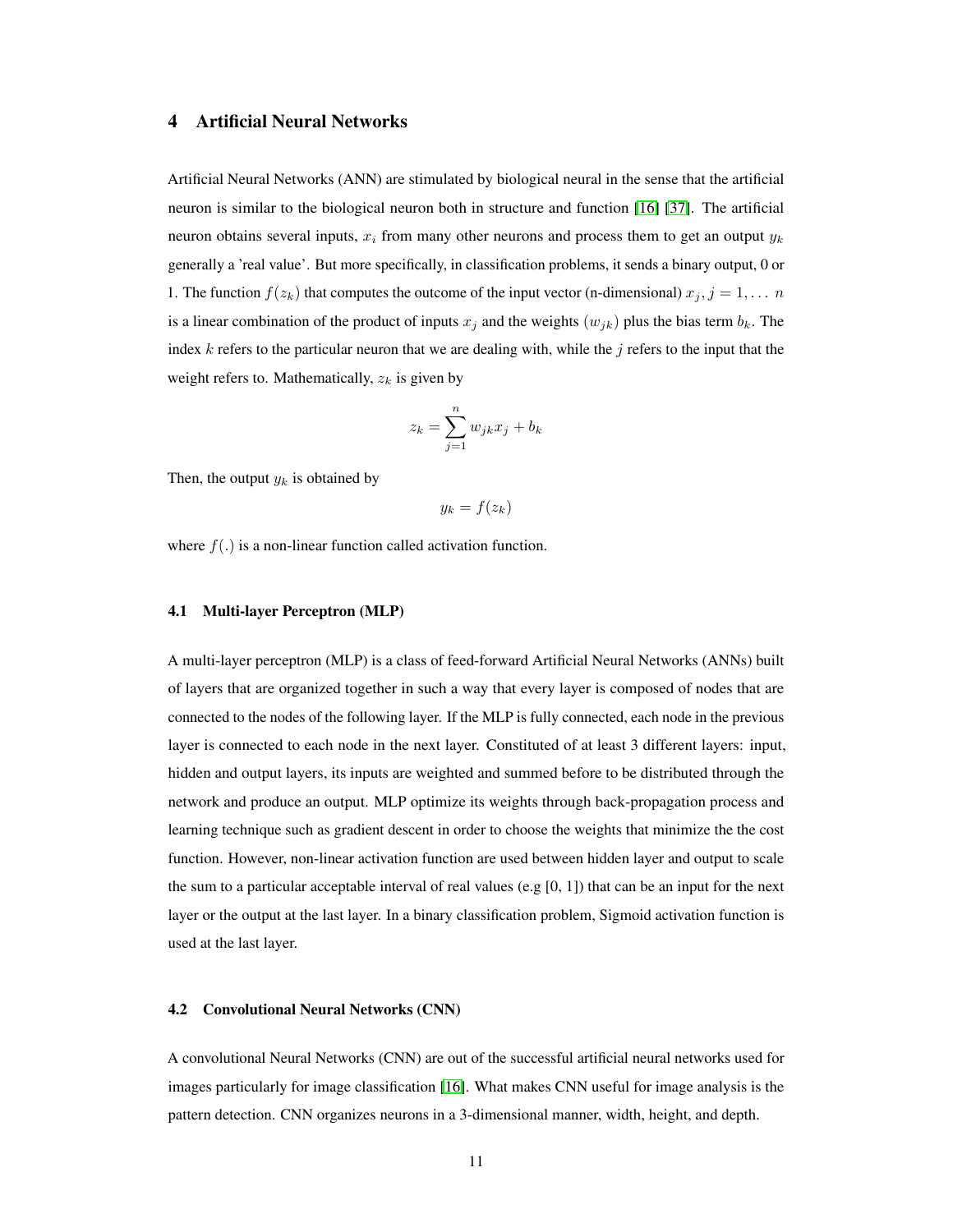CNN consists of an input layer, an output layer, and multiple hidden layers. The hidden layers usually contain one or more convolutional layers, pooling layers, and fully connected layers. An activation function Rectified Linear Unit (ReLU) is used between layer in order to increase non-linearity in the network. The convolutional layer performs dot products between filters and a receptive field of the neuron while the pooling layer consist to reduce the number of parameters and makes the features robust against noise and distortion [25]. Max-Pooling and Average-Pooling are the most common pooling used. The output layer acts as a classifier and computes the class scores using a Sigmoid or a Softmax function, depending on the number of classes.

#### 5 Data

## 5.1 Credit Card Fraud Dataset

There is no publicly available dataset that would sufficiently reflect the magnitude and variety of real-world card payments and that could therefore be considered as a basis for studying the many interesting challenges present in this domain. Thus, the payment data contains very sensitive exclusive information about individuals and institutions that make the access to such data highly limited to only the data holders and the companies manager.

Throughout this work, we explore the transactions dataset provided by Kaggle[2] containing transactions made by credit cards in September 2013 by European cardholders. It has been collected and analysed during a research collaboration of Worldline and the Université Libre de Bruxelles (ULB) Machine Learning Group on big data mining and fraud detection. The dataset presents transactions that occurred in two days made up of 284807 rows with 31 columns where there are 492 frauds out of 284,807 transactions as shown in Figure 1. The data is highly imbalanced and it contains only numerical input variables which are the result of a Principal Component Analysis (PCA) transformation. Due to confidentiality issues, the original features and more details about the data are not provided. Features V1, V2, . . . ,V28 are the PCA-transformed features, only two features 'Time' and 'Amount' which express the seconds passed between each transaction and the 'Amount' which represents the transaction amount respectively have not been transformed with PCA. The fraud label is binary and it indicates the authenticity of a transaction. The label was assigned by human investigators after consultation with the card holder. The label takes the value 0 when the fraud is not identified and 1 otherwise. Throughout this work, we will refer to the label as the class of the transaction. From the number of fraud transactions, 113 were for \$1, 27 were for \$99.99, 17 frauds for \$0.76, 10 for \$0.77 and 27 for \$0.0. The highest fraud transaction amount was \$2125.87 and lowest was \$0.0.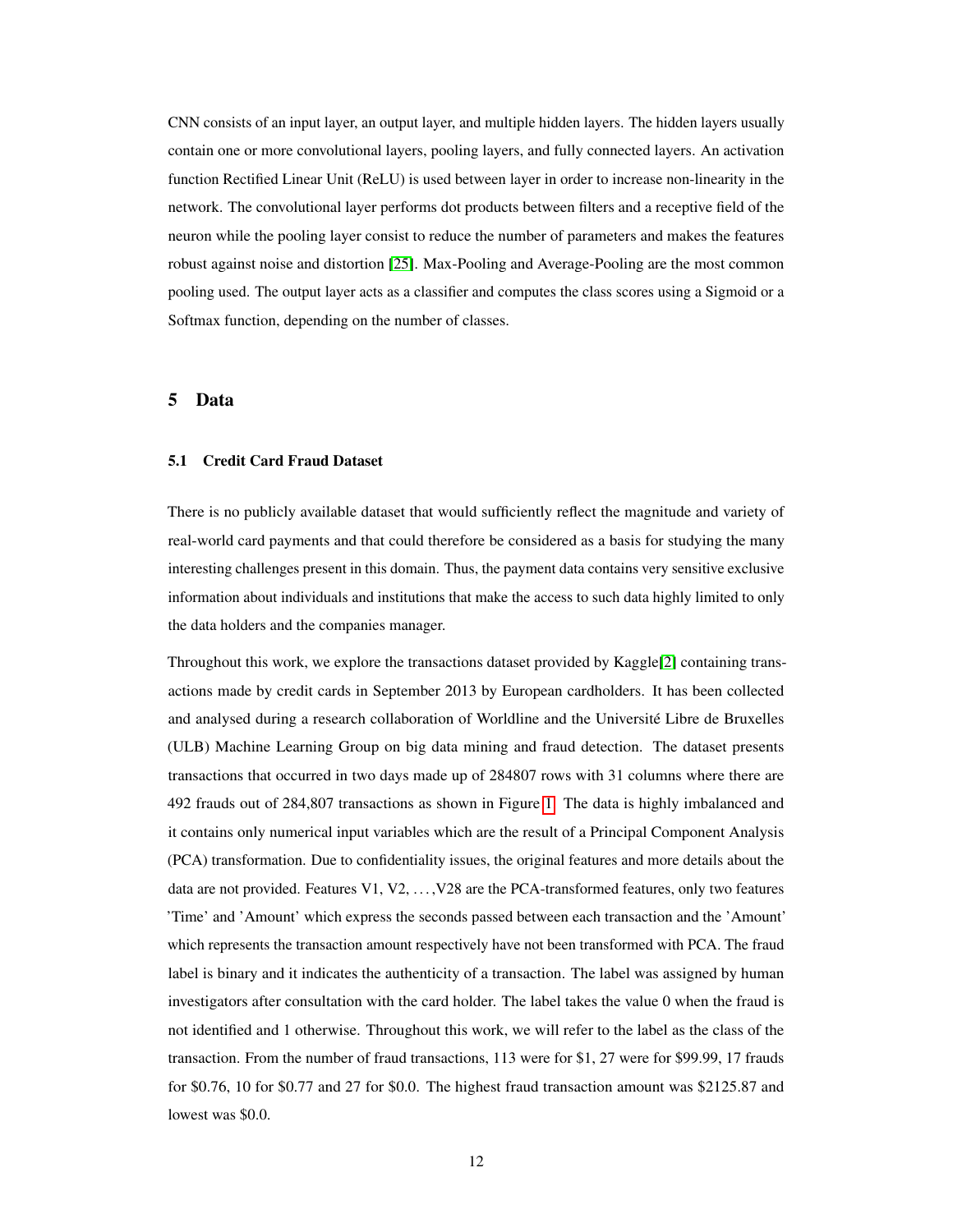

#### Figure 1: Fraudulent and non-fraudulent transactions

#### 5.2 Synthetic Data

Synthetic data plays an important role in deep learning and works well in different tasks and domains from computer vision with the generation of image data to finance. For more details see [26]. It is used for different purposes, such as data augmentation, model validation and model testing when there is a lack of real dataset. Assefa [10] highlighted the motivations beyond synthetic data generation in finance among others lack of historical data, data sharing restrictions and training machine learning models. Synthetic data has been also used for stress-testing and scenarios analysis. In machine learning, it plays an important role in preventing over-fitting, handle imbalanced data and to accommodate plausible scenarios. Therefore, to evaluate the performance of the built models in this work, we used the synthetic data generated following the Gaussian distribution, with mean zero and standard deviation one. Each of the 29 features is a sample of a Gaussian distribution and 20 of them contribute to the target value. We generated a sample dataset of 29 features, where 20 of them are a linear combination of the the target. Since, we want to test the performance during crisis, we assumed that during crisis 20% of transactions are fraudulent and 80% non-fraudulent.

# 6 Performance Measures

#### 6.1 Confusion Matrix

Considered as an evaluation metric, the confusion matrix is an  $n \times n$  matrix employed for evaluating the performance of classification algorithms in machine learning, where  $n$  represent the total number of target classes. For example for a binary classification problem, the confusion matrix is a  $2 \times 2$ matrix with four values such as the true positives (TP), true negatives (TN), false positives (FP), and false negatives (FN) as shown in Figure 2. The false positive or type I error is the number of negative values predicted as positive by the model while false negative or type II is the number of positive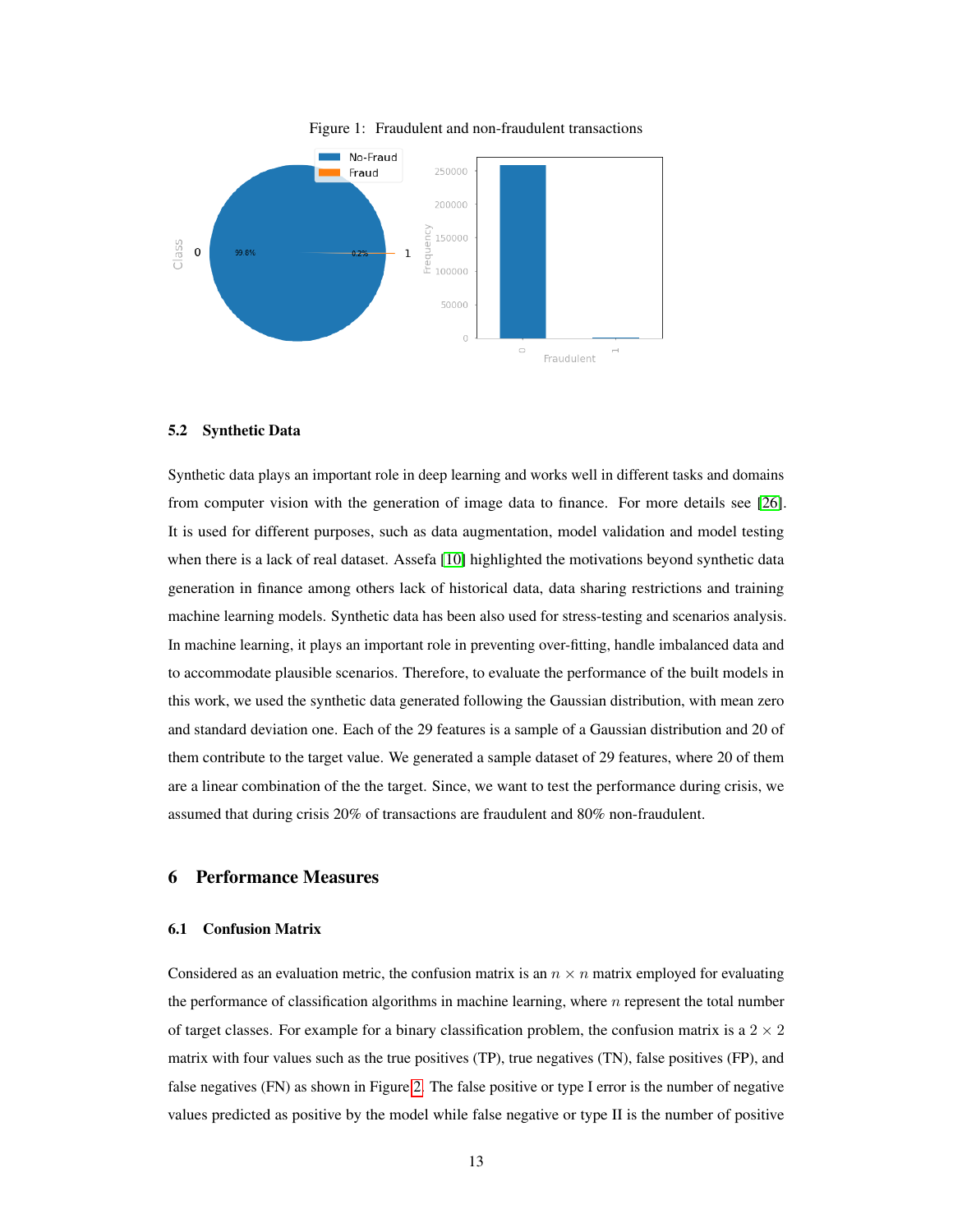values predicted as negatives by the model. It expresses how good the model is performing and also the kinds of errors the model is making. Thus, a perfect model would be the one that has all the positive examples predicted positive and all the negative example predicted negative.



Figure 2: Confusion Matrices Illustration

#### 6.2 Accuracy

The accuracy expresses the model's performance over all classes. In case of imbalanced classes, accuracy is not a good choice as metric. It is calculated by

> $\label{eq:3} True \ Positive + True \ Negative$  $\overline{True \ Positive + True \ Negative + False \ Positive + False \ Negative}$

# 6.3 Precision (Specificity)

The precision is defined as the proportion between true positives to the sum of true and false positives. It reflects the ability of the model to classify positive samples as positive and not misclassify negative samples. It determines how precise is the prediction on the positives. The higher the value is, the more accurate the model. It is calculated by

> True Positive  $True Positive + False Positive$ </u>

#### 6.4 Recall (Sensitivity)

The recall metric is the capacity for a classifier to find all positive instances. For each class, it is described as the proportion of true positives to the sum of true positives and false negatives. A high value of the recall indicates that the model can categorize correctly all the positive samples.

> $True$  Positive  $True$   $Positive + False$   $Negative$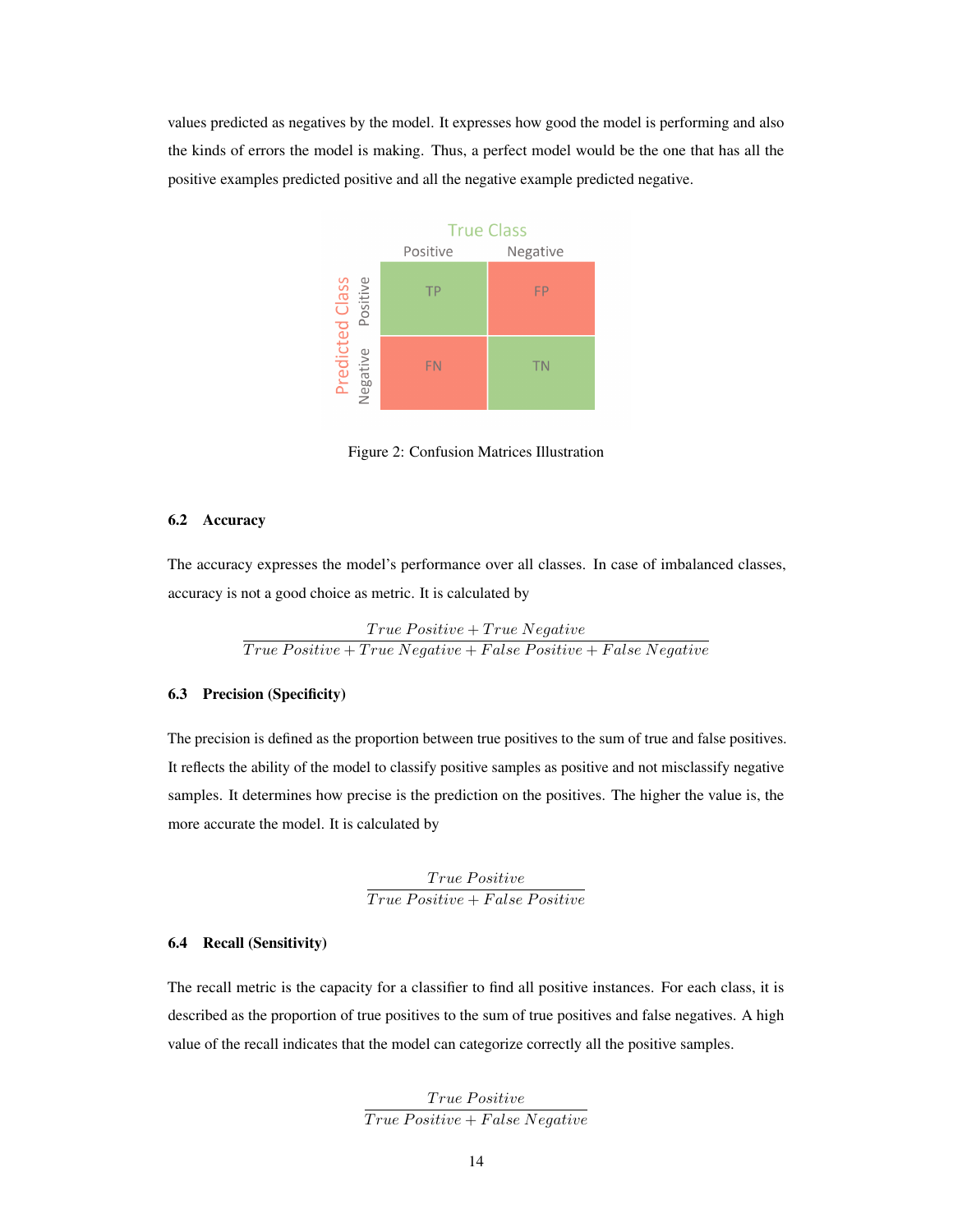#### 6.5 F1-Score

The F1-score is the average of precision and recall. It is calculated by

$$
\frac{2 \times Precision \times Recall}{Precision + Recall}
$$

#### 6.6 Area Under the Receiver Operating Characteristic (AUROC) curve

The AUROC curve is a metrics used in order to quantify the performance of a binary classifier. It tells how likely the model is capable of distinguishing between two classes. It interprets how good a model can differentiate positives and negatives. The larger the area, the good a model is at forecasting fraudulent and non-fraudulent transactions. The AUROC curve plots True Positive Rate (TPR) against the False Positive Rate (FPR) as shown below for every threshold  $\alpha$ .

$$
TPR = \frac{True \ Positive}{True \ Positive + False \ Negative}
$$
  

$$
FPR = \frac{False \ Positive}{True \ Negative + False \ Positive}
$$

# 7 Model Validation

Model validation is defined as kind of procedures to verify the performance of a model in line with institution objectives. All models that involve risks for a financial institution should be validated before to be used in decision making. Because of risks faced by banks for example, it is required to validate their models before to be used in practice. For machine learning models, investment managers should know what to expect with any machine learning techniques [9]. The validation includes benchmark test, stability test, convergence tests, sensitivity test , Back-Testing and Stress-Testing. The purpose of this work is about the two last tests.

#### 7.1 Back-Testing

Back-testing is a very important model monitoring activity. It is a way to evaluate models on historical data and it is the only way to have confidence in a new model before to be deployed to real customers. Considered as a way to test the improvement of a new model on past experiences, Back-testing is important for the life-cycle of a model. It is expecting from a machine learning model to produce good results during back-testing. Arnott [9] developed a research protocol for investment strategy Back-testing using machine learning that include the respect of the temporal order of observations when splitting the data and the integrity of data. The methods have been used to back-test a machine learning models such as Train-Test split, Multiple Train-Test splits and Walk-Forward Validation,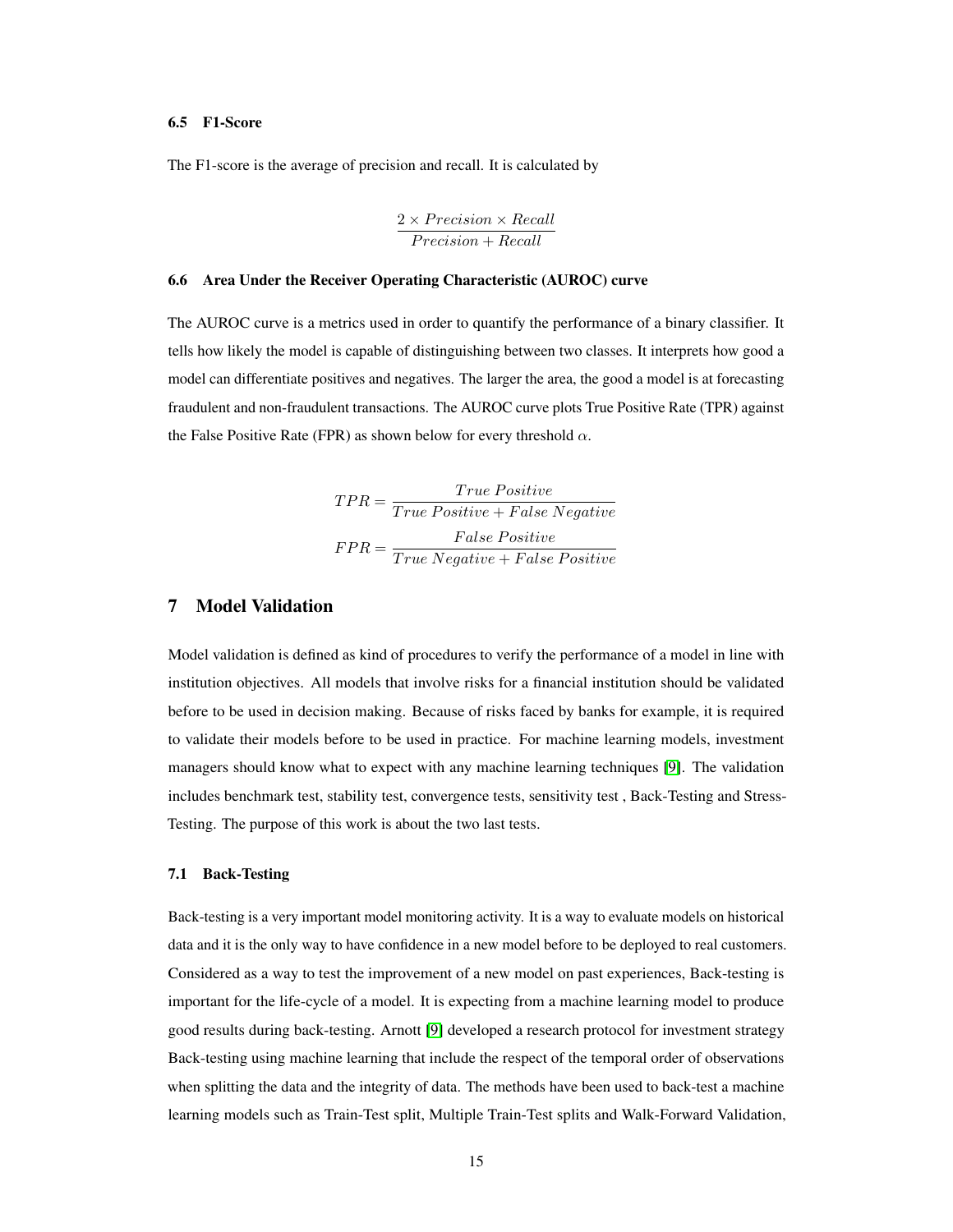where a model can be updated every time when there is new data received. The Back-testing strategy for machine learning models consists on how to split the test data in a way that it adapts to the performance.

#### 7.2 Stress-Testing

Stress-testing have become a central tool used by global regulators to manage financial stability of models. Since the financial crisis [11], regulators have been using Stress-testing as a means to evaluate the soundness of financial institutions'risk management procedures [17]. Stress-testing is defined as a type of performance test that checks the upper limits, by testing it under utmost loads. It is used for all types of risk and it helps to verify the stability and reliability of a model. It determines the model's robustness and error handling under extreme load conditions. Then, by stress-testing machine learning models before being used help to know the robustness of the model, to fix the bottlenecks and be prepared for any unexpected issues. One way to do the stress-testing is to proceed by splitting a given data into crisis and non-crisis period. And then train to analyze if the model risk changes in periods with greater variability in the return series. The second way is by testing a machine learning model on different data such synthetic or simulated data based on some assumptions. As a non-statistical risk measure [7], stress-test helps to determine the impact of extreme scenarios of a model. Also, the model's behavior in stressed extreme conditions [11]. In this work, to do the stress-testing of our models, using simulated data where we made some assumptions related to the crisis period such as Covid-19 period.

## 8 Experiments

#### 8.1 Preprocessing

The data considered in this work is a class imbalanced problem with unequal number of data points across each class. Therefore, learning from an imbalanced dataset has been a challenge question for researcher that needs to be considered. Often in practice it is not common to have balanced data, the samples are often skewed to one class. Most of the existing classification machine learning algorithms assume balanced classed. Knowing the consequence of training on imbalanced data which is the probability to predict everything as the majority class, the Synthetic Minority Over-Sampling Technique (SMOTE) algorithm has been used. The Up-sampling approach consists to duplicate the minority class with synthetic data.

Data preprocessing is a necessary step before building a model and it should be transformed in a way that it can be feed to the machine learning model. From the description of our data, all the features went through a PCA transformation except two features, "Time" and "Amount". To set up a good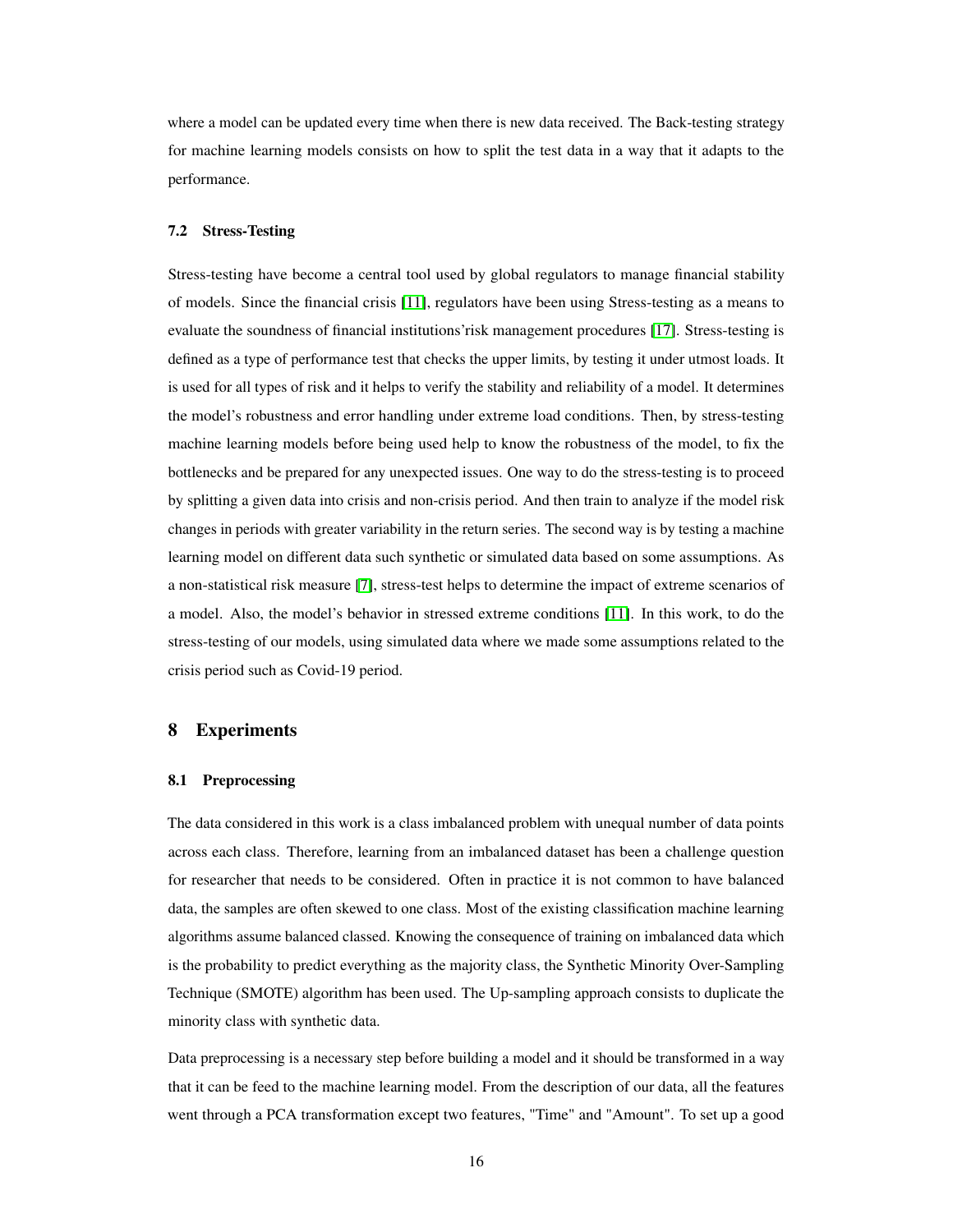machine learning algorithms and because of the number of outliers detected in Amount column, we scale these features by standardization, which is a technique where the values are centered around the mean zero and with a unit standard deviation. That means, the new columns have been obtained by using the formula below:

$$
z=\frac{x_i-\mu}{\sigma}
$$

where  $x_i$ ,  $i = 1, ..., n$  is a data point,  $\mu$  represents the mean,  $\sigma$  the standard deviation of the data. We split the dataset in the training set and the validation set which is considered as the historical data. We split the data based on the time period (given in second) corresponding to the training and to the testing set. Since the data is a collection of transactions during two days, we decided to train our fraud detection model on the last 80% of the time period and test on the first 20% of the time period. We applied the up-sampling techniques on the training set only prevent data leakage and prevent over-fitting. After the up-sampling the ratio of fraudulent transactions changed for 0.14% to 50.0%. We scaled using the standardisation technique, also the feature time has been dropped since there was no correlation with the target and we ended up with a data set of 30 features including the target.

#### 8.2 Models Training

We split our dataset into 80% for training and 20% for testing. We split the data before applying the up-sampling technique in order to avoid data leakage. During the training of Logistic regression and Decision trees, we used the search grid technique from Sci-kit learn in order to find the optimal parameters.

During the training process, the models learn some features of the data that are used for the predictions. The MLP architecture is made up with 3 hidden layers with 60 units each and an output layer. The activation function used between layers is the ReLU function, except the output layer where we used the Sigmoid function, as we are predicting two output values (fraud and non-fraud transactions). To avoid over-fitting, we used the dropout of 0.1 as regularizer and batch normalization. In addition, we used Stochastic Gradient Descent (SGD) as learning algorithm to optimize parameters of our model and binary cross-entropy as loss function. With an input size of 29, the model trained for 50 epochs with a batch size of 128 using a random seed of 10. The CNN architecture is made up of three convolutional layers each having a  $2 \times 2$  kernel size, one fully connected layer with 512 neurons and two neurons in the output layer corresponding to the two classes (fraudulent and non-fraudulent transaction). In addition, batch normalization and max-pooling of  $2 \times 2$  has been used at each layer. The ReLU function has been used as activation function in convolutional and hidden layers in order to introduce non-linearity in the network, and a Sigmoid function in the output layer. To avoid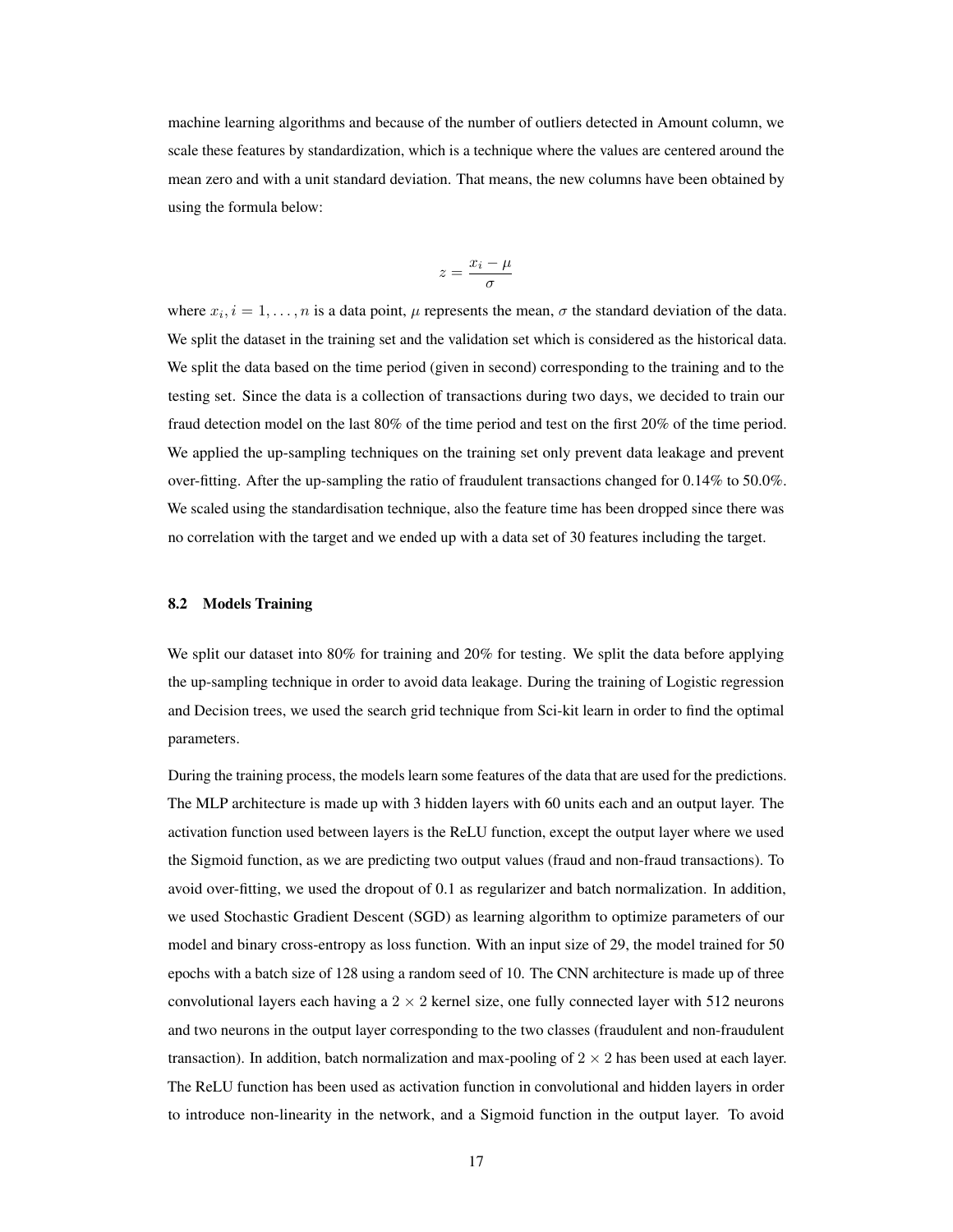over-fitting, a dropout of 0.1, 0.2, 0.3, 0.4 and 0.5 has been applied as regularizer at each layer. The output of last convolution has been flatten and feed into a fully connected layer followed by a Sigmoid function to get the output class. The model trained for 50 epochs with a batch size of 64 and random seed of 10. The optimizer and the loss function are the same used for MLP model.

# 9 Results

#### 9.1 Back-Testing

The data was trained using the Logistic Regression as benchmark model, Decision Trees, Multi-layer Perceptron (MLP) and Convolutional Neural Networks (CNN). For all the models, 80% of the data was used for training and the remaining 20% used validation since we wanted to see the performance on historical unseen data. As our dataset was highly imbalanced, we compute different metrics but we instead focused our comparison on the accuracy, F1-Score, precision score and AUROC curve. The performance of each model on validation data can be found in Table 2 and in Figure 3 of confusion matrices for each model.

| <b>Metrics</b>        | <b>Models</b>              |                       |                               |                                      |
|-----------------------|----------------------------|-----------------------|-------------------------------|--------------------------------------|
|                       | <b>Logistic Regression</b> | <b>Decision Trees</b> | <b>Multi-Layer Perceptron</b> | <b>Convolutional Neural Networks</b> |
| Accuracy              | 0.948719                   | 0.98736               | 0.999508                      | 0.996261                             |
| F <sub>1</sub> -Score | 0.947296                   | 0.987482              | 0.999509                      | 0.99628                              |
| Recall                | 0.920474                   | 0.995792              | 1.0                           | 1.0                                  |
| Precision             | 0.975729                   | 0.97931               | 0.999019                      | 0.992587                             |
| <b>AUROC</b>          | 0.948758                   | 0.987348              | 0.999508                      | 0.996256                             |

Table 2: Performance metrics of the different models on Back-Testing

Table 3: Accuracies and Losses of MLP and CNN models on Back-Testing

| <b>Models</b> |        | <b>Training</b> | Validation |                 |  |
|---------------|--------|-----------------|------------|-----------------|--|
|               | Loss   | Accuracv        | Loss       | <b>Accuracy</b> |  |
| ML P          | 0.0014 | 0.9997          | 0.0030     | 0.9995          |  |
| <b>CNN</b>    | 0.0184 | 0.9941          | 0.0102     | 0.9963          |  |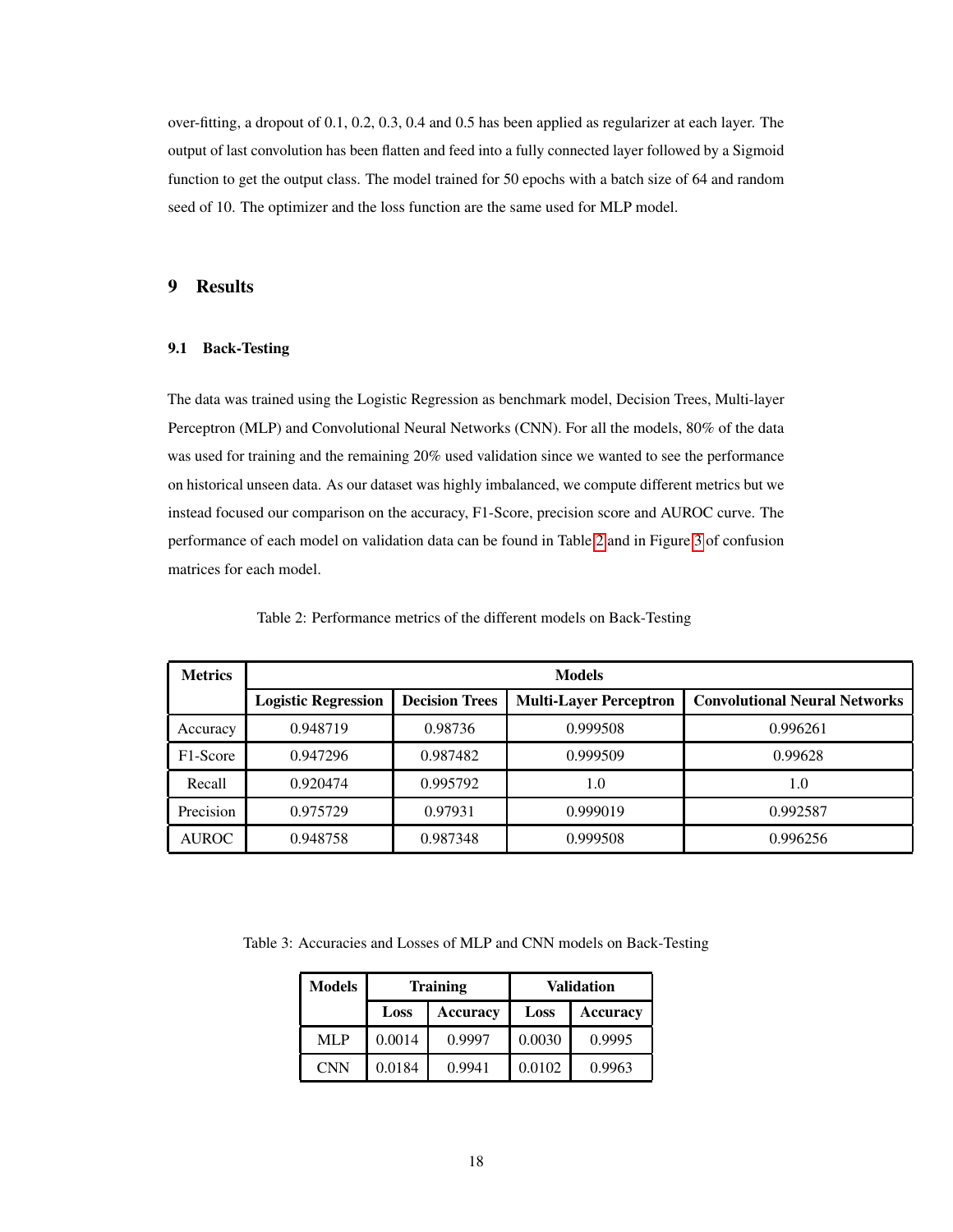





 $2.8e + 04$ 

 $\dot{\mathbf{0}}$ 

 $\circ$ 

 $\rightarrow$ 

Real Value



Predicted Value

 $2.9e + 04$ 

1

Figure 6: MLP Confusion Matrix Figure 7: CNN Confusion Matrix

Figure 8: AUROC Curve results





Figure 9: AUROC Curve of Logistic Regression

Figure 10: AUROC Curve of MLP and CNN.

#### 9.2 Stress-Testing

We stressed our models on the generated data of 30 features including the target variable. For the generated data, we assumed the following scenario: 20% of transactions were fraudulent and 80% non-fraudulent. We obtained the results shown in Table 4.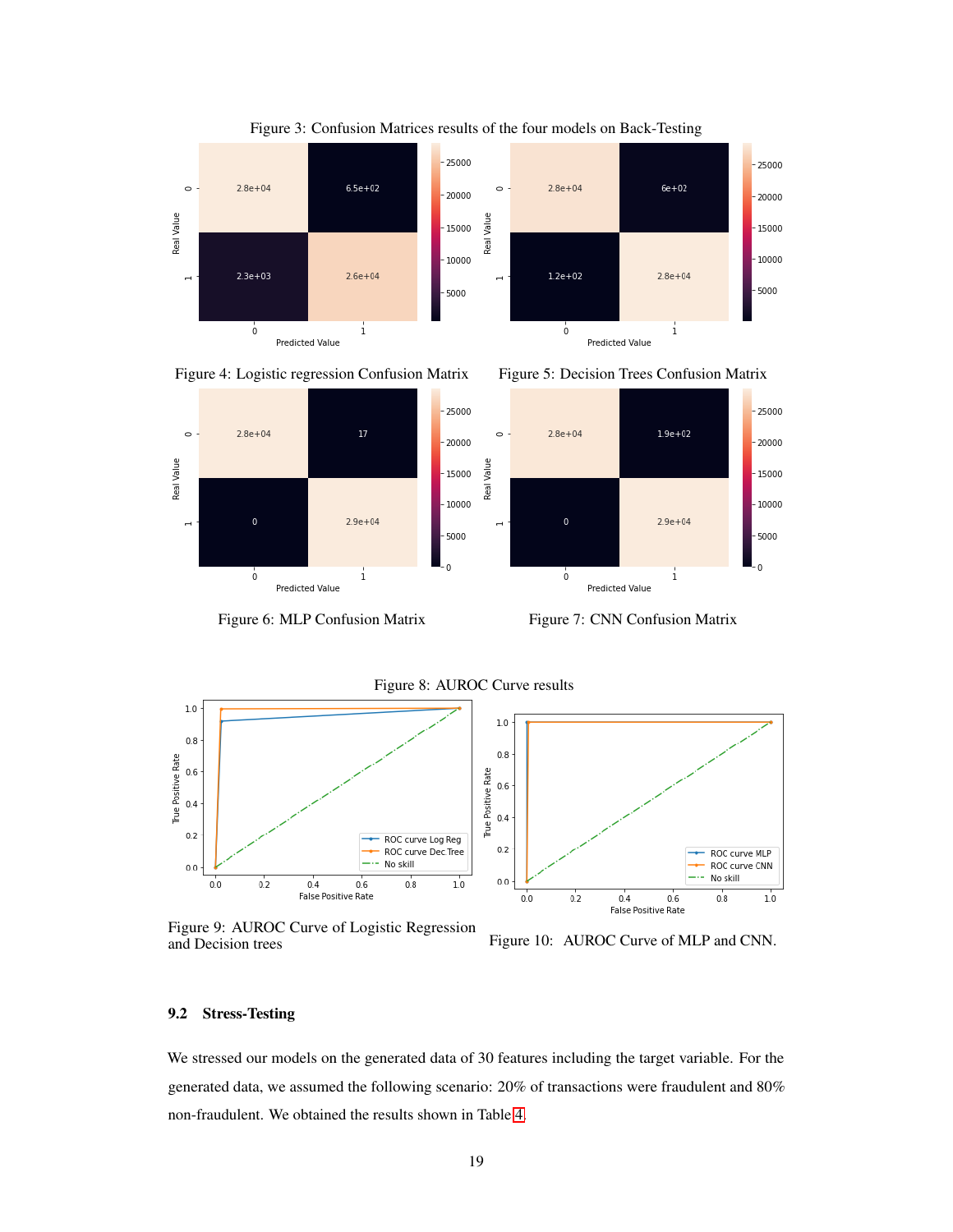





Table 4: Performance metrics of the different models on Stress-Testing

| <b>Metrics</b>        | <b>Models</b>              |                       |                               |                                      |
|-----------------------|----------------------------|-----------------------|-------------------------------|--------------------------------------|
|                       | <b>Logistic Regression</b> | <b>Decision Trees</b> | <b>Multi-Layer Perceptron</b> | <b>Convolutional Neural Networks</b> |
| Accuracy              | 0.82324                    | 0.20512               | 0.4108                        | 0.4518                               |
| F <sub>1</sub> -Score | 0.890843                   | 0.012719              | 0.507226                      | 0.478798                             |
| Recall                | 0.9016                     | 0.0064                | 0.37905                       | 0.31475                              |
| Precision             | 0.88034                    | 1.0                   | 0.766377                      | 1.0                                  |
| <b>AUROC</b>          | 0.70708                    | 0.5032                | 0.458425                      | 0.657375                             |

From the Stress-Testing results obtained in the Table 4, we realised that all the models did not perform well as expected under the assumption of 20% of fraudulent transactions and 20 features where the linear combination of the target variable in the validation. This can be explained by the fact that the models have been trained on a transformed dataset from PCA and validated on simulated following the Gaussian distribution. According to Arnott [9], if a model can not perform as expected in out-of-sample testing, it can be improved by adding higher of powers of the inputs to the model.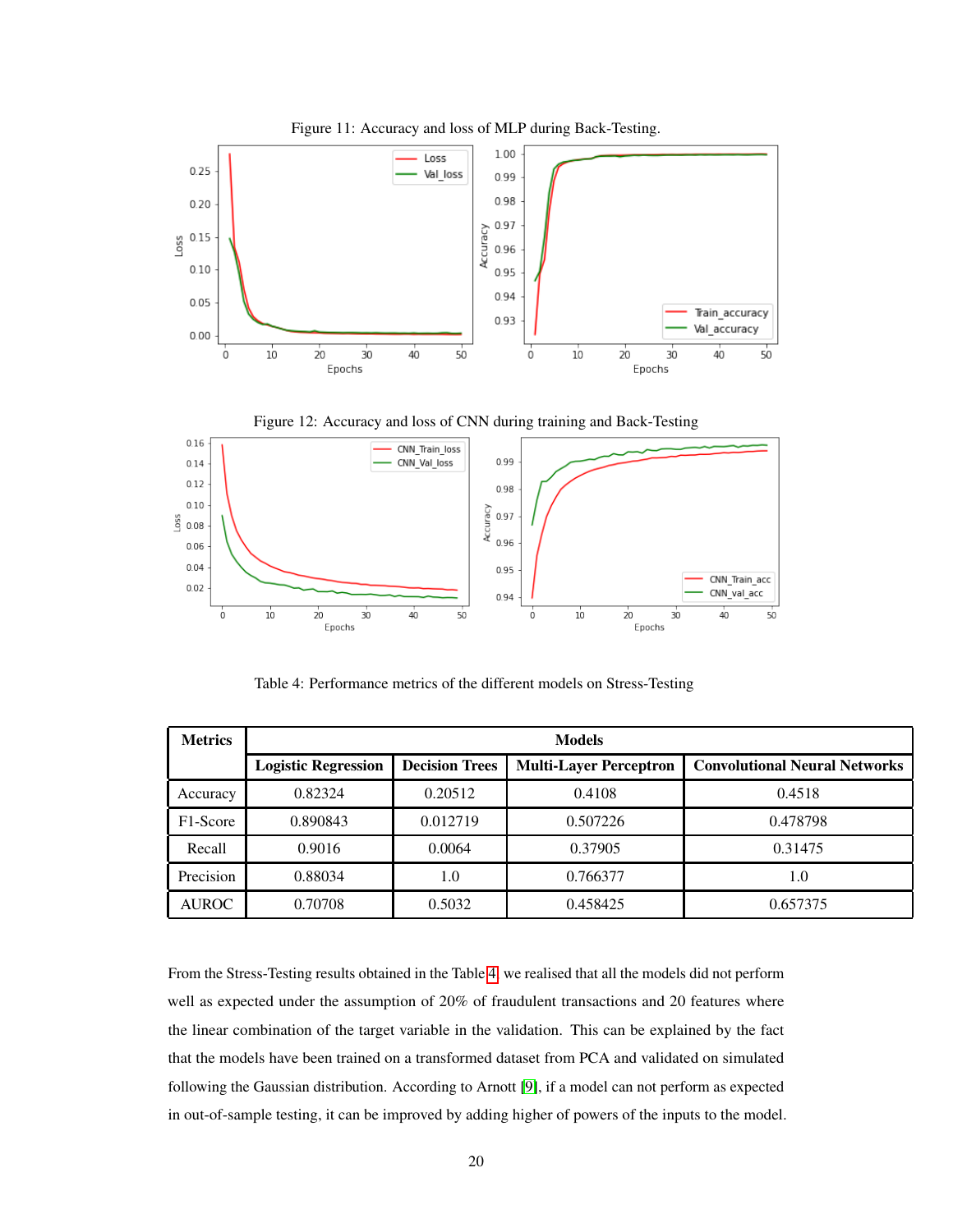Thus, we simulated another dataset of 25000 samples where we increased the proportion of number of fraudulent transactions to 30% against 70% of non-fraudulent transactions. We assumed that 20 features were a linear combinations of the target variable and were following the normal distribution. We obtained the results shown in Table 5.

| <b>Metrics</b> | <b>Models</b>              |                       |                               |                                      |
|----------------|----------------------------|-----------------------|-------------------------------|--------------------------------------|
|                | <b>Logistic Regression</b> | <b>Decision Trees</b> | <b>Multi-Layer Perceptron</b> | <b>Convolutional Neural Networks</b> |
| Accuracy       | 0.70708                    | 0.50332               | 0.50152                       | 0.54236                              |
| F1-Score       | 0.755272                   | 0.013192              | 0.00304                       | 0.156828                             |
| Recall         | 0.904                      | 0.00664               | 0.029511                      | 0.08512                              |
| Precision      | 0.648568                   | 1.0                   | 1.0                           | 0.995323                             |
| <b>AUROC</b>   | 0.70708                    | 0.50332               | 0.50152                       | 0.54236                              |

Table 5: Performance metrics of the different models on Stress-Testing

#### 10 Discussions

We considered a synthetic data to simulate future scenarios for stress-test of fraud detection risk. From the back-testing that was done, we found that MLP model performed better with an accuracy of 99%, F1-Score of 99%, AUROC of 99% and a precision of 99%. CNN also performed well giving an accuracy of 99%, F1-Score of 99%, ROC of 99% and a precision of 99% representing the second scoring model after the MLP. The logistic regression and decision tree gave a good accuracy and F1-score of 94% and 98% respectively. The both models performed well on the dataset, while giving a precision of 97 % each, also giving a good AUROC of 94% for logistic regression and 98% for decision tree. The confusion matrices results from Figure 3 show good predictions for the two classes, and the number of false negatives and false positives is not high. In general all the models performed well on the training and the historical data. From Table 3, the loss on the training and historical data is no different as they both show similar results of 0.0014 for MLP and 0.0184 for CNN.

Under stress scenarios, the logistic regression model was the one that performed well with an accuracy of 82%, F1-Score of 89%, precision of 88% and AUROC curve of 70%. The other models, decision tree, MLP and CNN gave a good precision of 100%, 76% and 100% respectively but not a better accuracy, F1-Score and AUROC curve. Also, by changing the assumptions on the stress-testing, logistic regression performed better by giving an accuracy and AUROC of 70% respectivly, F1-Score of 75%, precision of 64% compared to decision tree, MLP and CNN as shown in Table 5.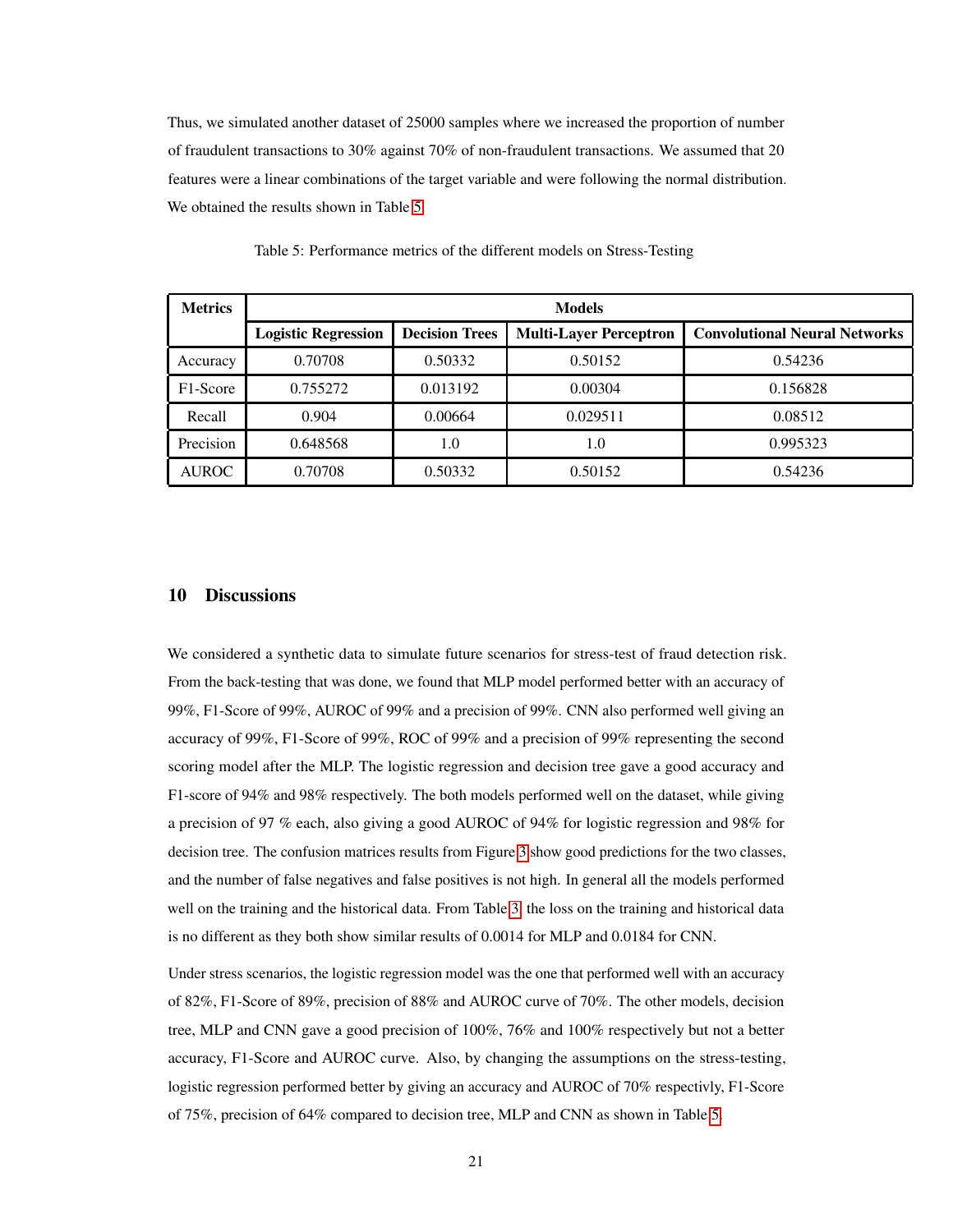# 11 Conclusion

In this work, we have provided an overview of the applications of machine learning techniques used for financial risk models (Table 1) mainly operational risk, credit risk, market risk and liquidity risk. The main focus was on a subset of operational risk, risk of fraud for classification of a fraudulent transactions. We compared different machine learning such as logistic regression, decision tree, MLP and CNN models to detect financial fraud transactions and also to see which technique can yield higher accuracy and make good prediction. Besides, to test the performance of the models, Back-testing and Stress-testing have been done using historical data and simulated data respectively. From the Back-test comparison, we found that all the models performed well on historical data for all metrics but the MLP model consistently performed better than the other models followed by CNN model. Under stress scenarios, the logistic regression model was the one that performed well. The other models, decision tree, MLP and CNN gave a good precision but not a better accuracy, F1-Score and AUROC curve. Also, by changing the assumptions on the stress-testing, logistic regression performed better compared to decision tree, MLP and CNN. Logistic regression remains a robust model in different scenarios comparing to other models. This can be explained by the fact that logistic regression is very efficient to train and it makes no assumptions about distributions of classes in feature space. The logistic regression is fast at classifying unknown records and less inclined to over-fitting  $<sup>7</sup>$ .</sup>

## References

- [1] artificial intelligence in banking and risk management. [https://www.sas.com/content/](https://www.sas.com/content/dam/SAS/documents/marketing-whitepapers-ebooks/third-party-whitepapers/en/artificial-intelligence-banking-risk-management-110277.pdf) [dam/SAS/documents/marketing-whitepapers-ebooks/third-party-whitepapers/](https://www.sas.com/content/dam/SAS/documents/marketing-whitepapers-ebooks/third-party-whitepapers/en/artificial-intelligence-banking-risk-management-110277.pdf) [en/artificial-intelligence-banking-risk-management-110277.pdf](https://www.sas.com/content/dam/SAS/documents/marketing-whitepapers-ebooks/third-party-whitepapers/en/artificial-intelligence-banking-risk-management-110277.pdf). Accessed: 2020-11-20.
- [2] kaggle competition. <https://www.kaggle.com/mlg-ulb/creditcardfraud>. Accessed: 2020-10-02.
- [3] C. Acerbi, C. Nordio, and C. Sirtori. Expected shortfall as a tool for financial risk management. *arXiv preprint cond-mat/0102304*, 2001.
- [4] A. A. Adebiyi, A. O. Adewumi, and C. K. Ayo. Comparison of arima and artificial neural networks models for stock price prediction. *Journal of Applied Mathematics*, 2014, 2014.
- [5] M. Albashrawi. Detecting financial fraud using data mining techniques: A decade review from 2004 to 2015. *Journal of Data Science*, 14(3):553–569, 2016.

<sup>&</sup>lt;sup>7</sup>https://www.geeksforgeeks.org/advantages-and-disadvantages-of-logistic-regression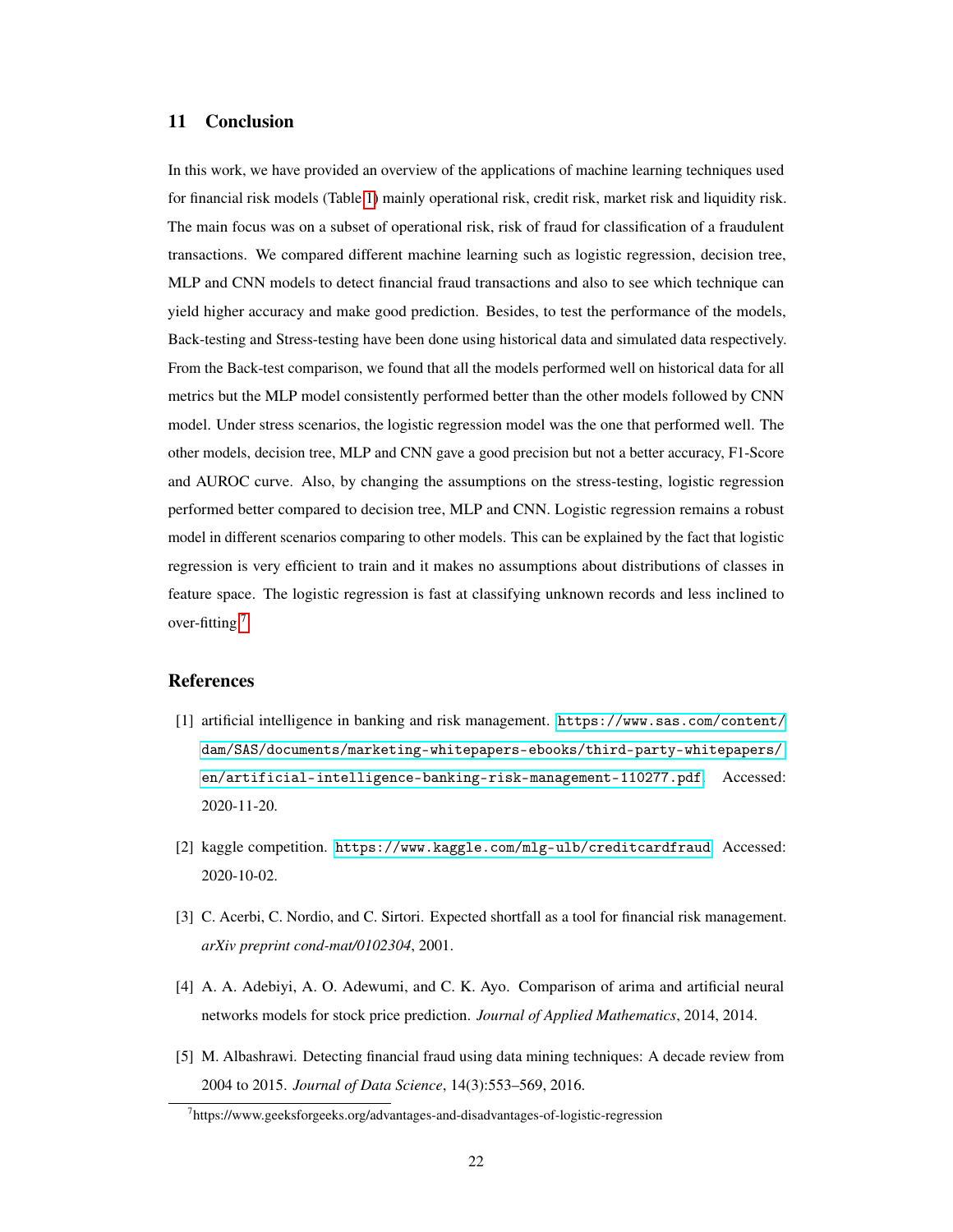- [6] K. Alkhatib, H. Najadat, I. Hmeidi, and M. K. A. Shatnawi. Stock price prediction using k-nearest neighbor (knn) algorithm. *International Journal of Business, Humanities and Technology*, 3(3):32–44, 2013.
- [7] S. L. Allen. *Financial risk management: A practitioner's guide to managing market and credit risk*, volume 721. John Wiley & Sons, 2012.
- [8] A. A. Ariyo, A. O. Adewumi, and C. K. Ayo. Stock price prediction using the arima model. In *2014 UKSim-AMSS 16th International Conference on Computer Modelling and Simulation*, pages 106–112. IEEE, 2014.
- [9] R. Arnott, C. R. Harvey, and H. Markowitz. A backtesting protocol in the era of machine learning. *The Journal of Financial Data Science*, 1(1):64–74, 2019.
- [10] S. Assefa. Generating synthetic data in finance: opportunities, challenges and pitfalls. *Challenges and Pitfalls (June 23, 2020)*, 2020.
- [11] C. Aymanns, J. D. Farmer, A. M. Kleinnijenhuis, and T. Wetzer. Models of financial stability and their application in stress tests. In *Handbook of Computational Economics*, volume 4, pages 329–391. Elsevier, 2018.
- [12] J. L. Breeden. A survey of machine learning in credit risk. 2020.
- [13] V. Darškuviene. Financial markets. ˙ *Vytautas Magnus University. Kaunas*, 2010.
- [14] M. F. Dixon, I. Halperin, and P. Bilokon. *Machine Learning in Finance*. Springer, 2020.
- [15] S. Galletta and S. Mazzù. Liquidity risk drivers and bank business models. *Risks*, 7(3):89, 2019.
- [16] L. Hu, J. Chen, J. Vaughan, H. Yang, K. Wang, A. Sudjianto, and V. N. Nair. Supervised machine learning techniques: An overview with applications to banking. *arXiv preprint arXiv:2008.04059*, 2020.
- [17] M. Jacobs Jr. The validation of machine-learning models for the stress testing of credit risk. *Journal of Risk Management in Financial Institutions*, 11(3):218–243, 2018.
- [18] V. Jokhadze and W. M. Schmidt. Measuring model risk in financial risk management and pricing. *International Journal of Theoretical and Applied Finance*, 23(02):2050012, 2020.
- [19] C. Kingsford and S. L. Salzberg. What are decision trees? *Nature biotechnology*, 26(9):1011– 1013, 2008.
- [20] M. Leo, S. Sharma, and K. Maddulety. Machine learning in banking risk management: A literature review. *Risks*, 7(1):29, 2019.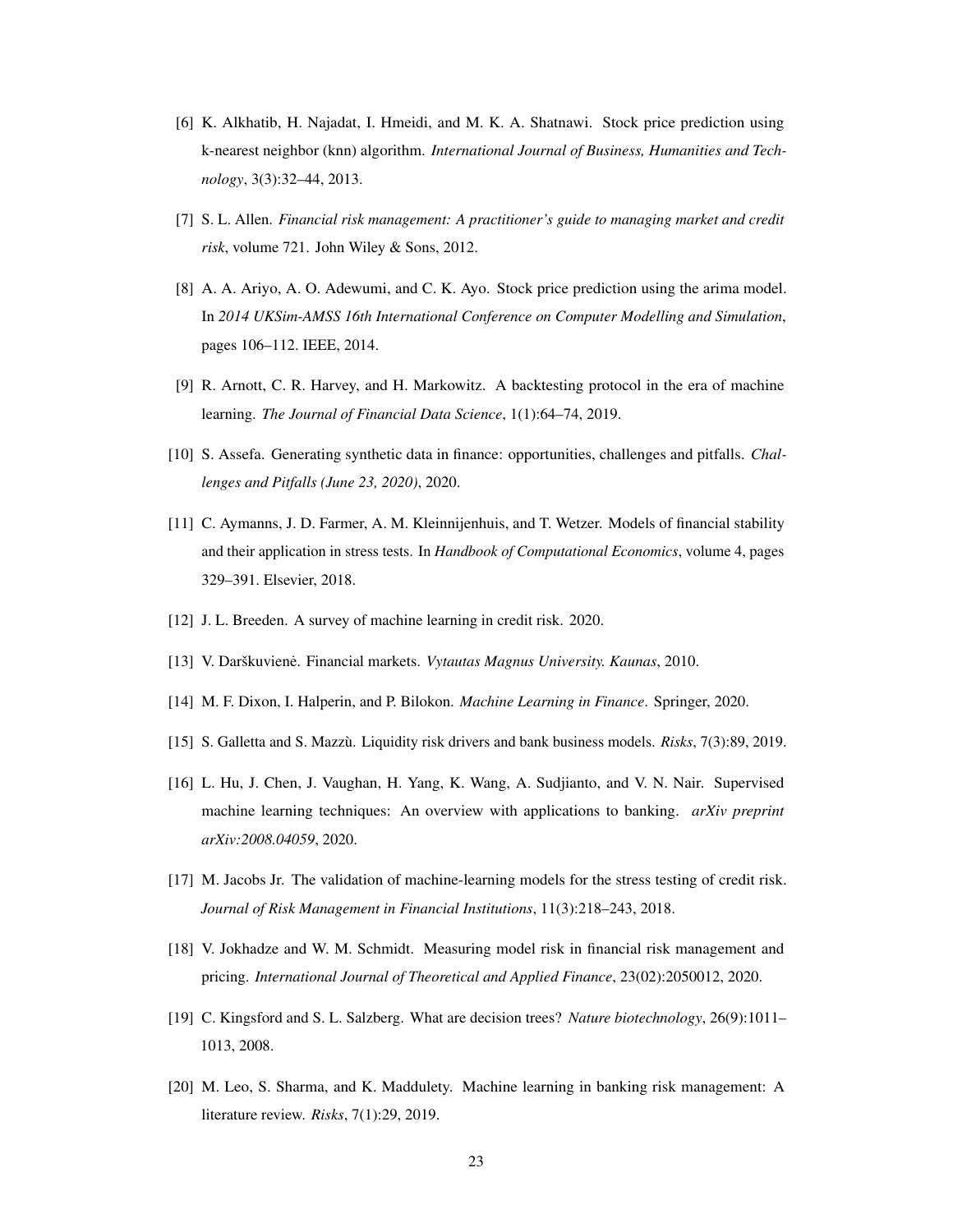- [21] Y. Liu. Value-at-risk model combination using artificial neural networks. *Emory University Working Paper Series*, 2005.
- [22] Y. Lucas. *Credit card fraud detection using machine learning with integration of contextual knowledge*. PhD thesis, Université de Lyon; Universität Passau (Deutscheland), 2019.
- [23] Y. Lucas and J. Jurgovsky. Credit card fraud detection using machine learning: A survey. *arXiv preprint arXiv:2010.06479*, 2020.
- [24] T. Lynn, J. G. Mooney, P. Rosati, and M. Cummins. *Disrupting finance: fintech and strategy in the 21st century*. Springer Nature, 2019.
- [25] S. Mahdavifar and A. A. Ghorbani. Application of deep learning to cybersecurity: A survey. *Neurocomputing*, 347:149–176, 2019.
- [26] S. I. Nikolenko. Synthetic data for deep learning. *arXiv preprint arXiv:1909.11512*, 2019.
- [27] B. C. on Banking Supervision and B. for International Settlements. *Principles for the management of credit risk*. Bank for International Settlements, 2000.
- [28] A. Peter Martey, D. GUEGAN, and B. HASSANI. Credit risk analysis using machine and deep learning models.
- [29] L. Rokach and O. Maimon. Decision trees. In *Data mining and knowledge discovery handbook*, pages 165–192. Springer, 2005.
- [30] O. B. Sezer, M. U. Gudelek, and A. M. Ozbayoglu. Financial time series forecasting with deep learning: A systematic literature review: 2005–2019. *Applied Soft Computing*, 90:106181, 2020.
- [31] T. B. Shahi, A. Shrestha, A. Neupane, and W. Guo. Stock price forecasting with deep learning: A comparative study. *Mathematics*, 8(9):1441, 2020.
- [32] M. Tavana, A.-R. Abtahi, D. Di Caprio, and M. Poortarigh. An artificial neural network and bayesian network model for liquidity risk assessment in banking. *Neurocomputing*, 275:2525– 2554, 2018.
- [33] E. Wipplinger. Philippe jorion: value at risk-the new benchmark for managing financial risk. *Financial Markets and Portfolio Management*, 21(3):397, 2007.
- [34] W. XIONG. Machine learning in financial market risk: Var exception classification model. 2018.